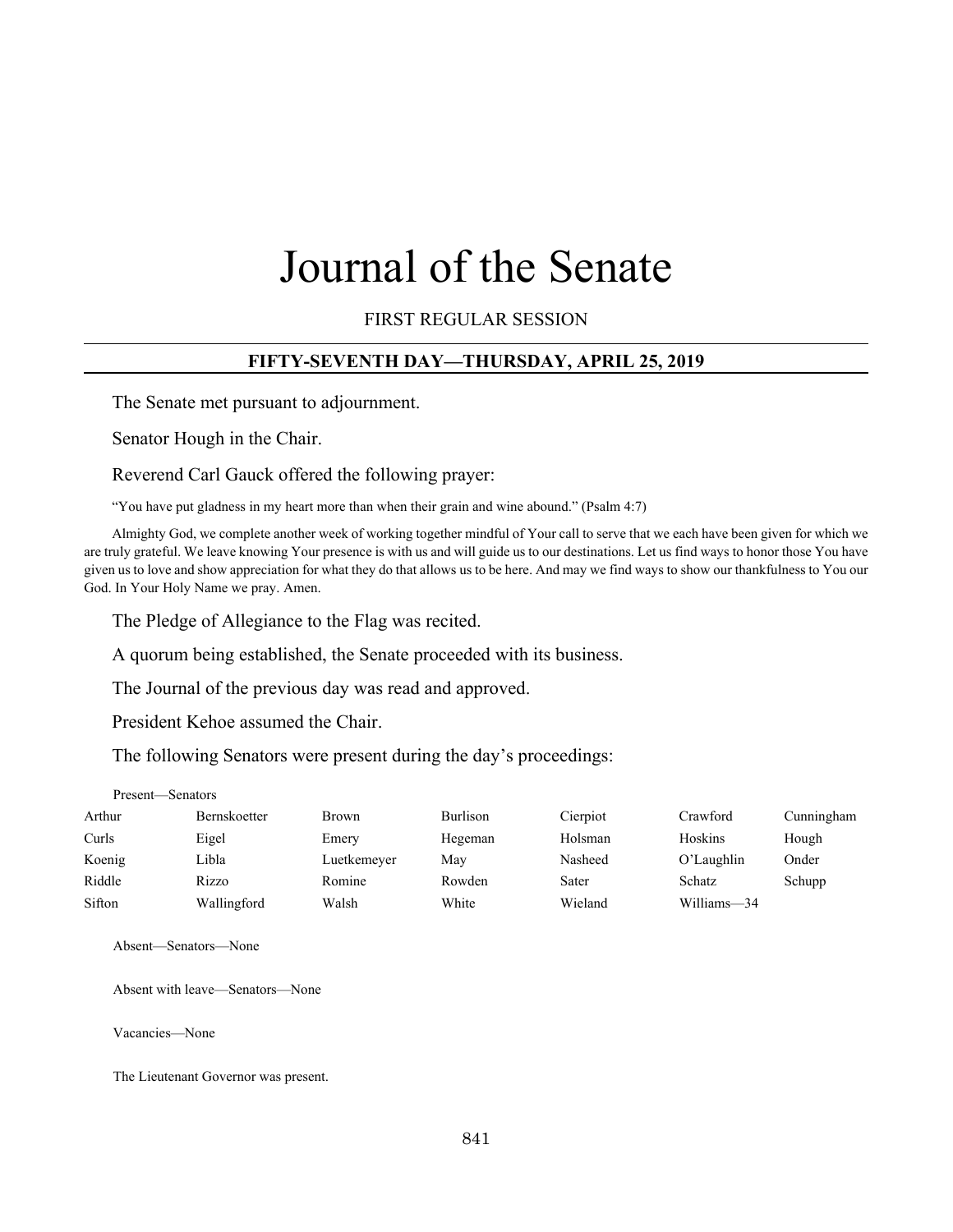#### **RESOLUTIONS**

Senator Onder offered Senate Resolution No. 722, regarding Gia Doreé Bargaineer, which was adopted.

Senator Onder offered Senate Resolution No. 723, regarding Arieona Janae Witherspoon, which was adopted.

Senator Eigel offered Senate Resolution No. 724, regarding Pump It Up, which was adopted.

Senator Eigel offered Senate Resolution No. 725, regarding Patterson Mold and Tool, which was adopted.

Senator Eigel offered Senate Resolution No. 726, regarding Ameristar Casino Resort and Spa, St. Charles, which was adopted.

Senator Eigel offered Senate Resolution No. 727, regarding Assistance Home Care, which was adopted.

Senator Eigel offered Senate Resolution No. 728, regarding Cintas, which was adopted.

Senator Luetkemeyer offered Senate Resolution No. 729, regarding Chris Nilsen, which was adopted.

Senator Luetkemeyer offered Senate Resolution No. 730, regarding Jeff Kaiser, which was adopted.

Senator Hoskins offered the following resolution:

SENATE RESOLUTION NO. 731

Notice of Proposed Rule Change

Notice is hereby given by the Senator from the Twenty-first District of the one day

notice required by rule of intent to put a motion to adopt the following rule change:

BE IT RESOLVED by the Senate of the One Hundredth General Assembly, First Regular Session, that Senate Rule 51 be amended to read as follows:

"Rule 51. A majority of the members of a committee constitutes a quorum. No committee shall take final action on a bill unless a quorum is present. Each committee shall keep a record of the members present when a bill is finally considered; and this record and the record of the votes cast shall be filed by the committee with its report. (Constitution, Art. III, Sec. 22.) No bill shall be reported from a committee unless such action is approved by affirmative vote by a majority of those present. Votes of "present" and abstentions from voting shall not be counted in the affirmative or negative. Executive sessions may be used only for purposes of discussion. **Upon request of a member of the committee for a roll call vote on any question before the committee, and the request being seconded by another member of the committee, the chair of the committee shall grant a roll call vote on the question before the committee.**"

#### **REPORTS OF STANDING COMMITTEES**

Senator Schatz, Chairman of the Committee on Gubernatorial Appointments, submitted the following reports, reading of which was waived:

Mr. President: Your Committee on Gubernatorial Appointments, to which were referred the following appointments, begs leave to report that it has considered the same and recommends that the Senate do give its advice and consent to the following:

William "Bill" Monroe Abbott and Richard C. Peerson, as members of the Petroleum Storage Tank Insurance Fund Board of Trustees;

Also,

Aimee Agderian, Captain Benjamin C. Jones and John W. Worden, as members of the Peace Officer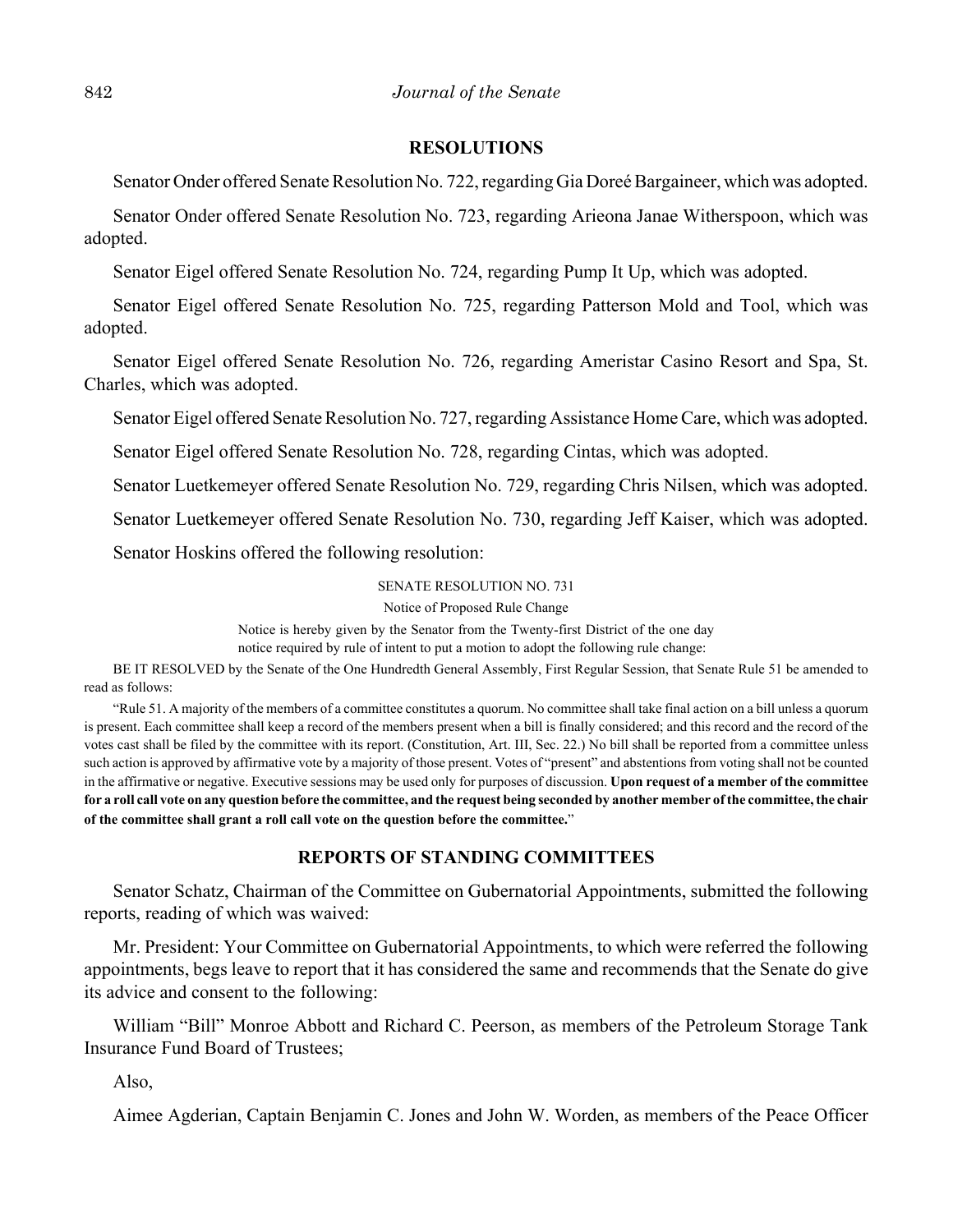Standards and Training Commission;

Also,

Lindell Lindsey, as a member of the Well Installation Board;

Also,

David Michael Malecki, Republican, as Southern District Commissioner of the Benton County Commission;

Also,

Deborah Sue Peterson, Republican, as a member of the Missouri Health Facilities Review Committee;

Also,

Dr. Kenneth F. Scott, Jr. and Jason T. White, as members of the Missouri 911 Service Board; and

Senator Schatz requested unanimous consent of the Senate to vote on the above reports in one motion. There being no objection, the request was granted.

Senator Schatz moved that the committee reports be adopted, and the Senate do give its advice and consent to the above appointments, which motion prevailed.

President Pro Tem Schatz assumed the Chair.

Senator Romine, Chairman of the Committee on Education, submitted the following report:

Mr. President: Your Committee on Education, to which was referred **HCS** for **HB 604**, begs leave to report that it has considered the same and recommends that the Senate Committee Substitute, hereto attached, do pass.

Senator Emery, Chairman of the Committee on Government Reform, submitted the following reports:

Mr. President: Your Committee on Government Reform, to which was referred **HB 214**, begs leave to report that it has considered the same and recommends that the bill do pass.

Also,

Mr. President: Your Committee on Government Reform, to which was referred **HCS** for **HB 1088**, begs leave to report that it has considered the same and recommends that the bill do pass.

Senator Wallingford, Chairman of the Committee on Commerce, Consumer Protection, Energy and the Environment, submitted the following reports:

Mr. President: Your Committee on Commerce, Consumer Protection, Energy and the Environment, to which was referred **HB 355**, begs leave to report that it has considered the same and recommends that the Senate Committee Substitute, hereto attached, do pass.

Also,

Mr. President: Your Committee on Commerce, Consumer Protection, Energy and the Environment, to which was referred **HCS** for **HB 160**, begs leave to report that it has considered the same and recommends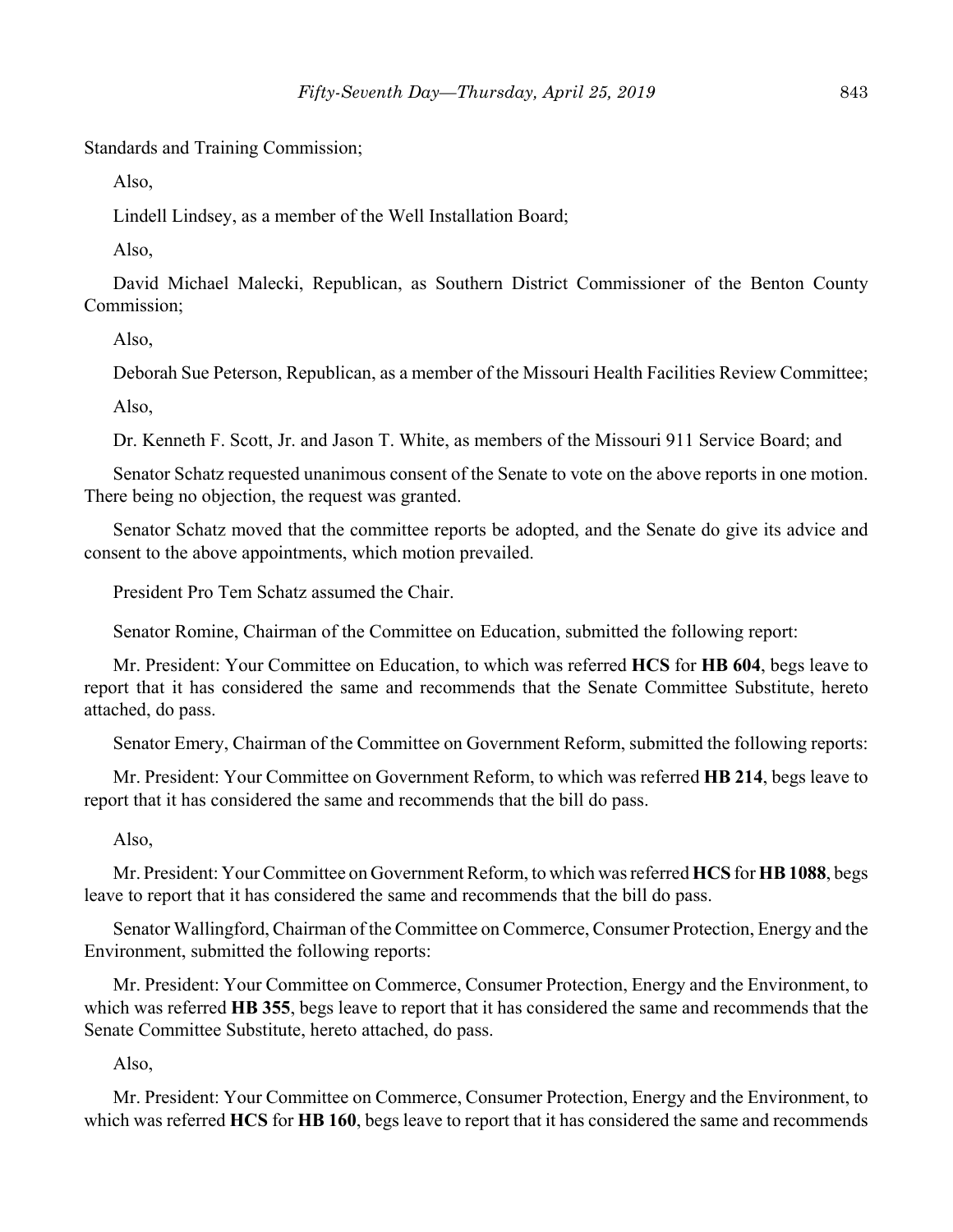that the Senate Committee Substitute, hereto attached, do pass.

Senator Libla, Chairman of the Committee on Transportation, Infrastructure and Public Safety, submitted the following report:

Mr. President: Your Committee on Transportation, Infrastructure and Public Safety, to which was referred **HB 584**, begs leave to report that it has considered the same and recommends that the Senate Committee Substitute, hereto attached, do pass.

Senator Wieland, Chairman of the Committee on Insurance and Banking, submitted the following reports:

Mr. President: Your Committee on Insurance and Banking, to which was referred **HB 599**, begs leave to report that it has considered the same and recommends that the Senate Committee Substitute, hereto attached, do pass.

Also,

Mr. President: Your Committee on Insurance and Banking, to which was referred **HB 1029**, begs leave to report that it has considered the same and recommends that the bill do pass.

Senator Riddle, Chairman of the Committee on Professional Registration, submitted the following report:

Mr. President: Your Committee on Professional Registration, to which was referred **HB 257**, begs leave to report that it has considered the same and recommends that the bill do pass.

Senator Onder, Chairman of the Committee on Health and Pensions, submitted the following report:

Mr. President: Your Committee on Health and Pensions, to which was referred **HB 563**, begs leave to report that it has considered the same and recommends that the bill do pass.

Senator Hoskins, Chairman of the Committee on Small Business and Industry, submitted the following reports:

Mr. President: Your Committee on Small Business and Industry, to which was referred **HCS** for **HB 266**, begs leave to report that it has considered the same and recommends that the Senate Committee Substitute, hereto attached, do pass.

## Also,

Mr. President: Your Committee on Small Business and Industry, to which was referred **HCS** for **HB 959**, begs leave to report that it has considered the same and recommends that the Senate Committee Substitute, hereto attached, do pass.

Senator Koenig, Chairman of the Committee on Ways and Means, submitted the following report:

Mr. President: Your Committee on Ways and Means, to which was referred **HCS** for **HB 333**, begs leave to report that it has considered the same and recommends that the Senate Committee Substitute, hereto attached, do pass.

Senator Eigel, Chairman of the Committee on General Laws, submitted the following report:

Mr. President: Your Committee on General Laws, to which was referred **HB 461**, begs leave to report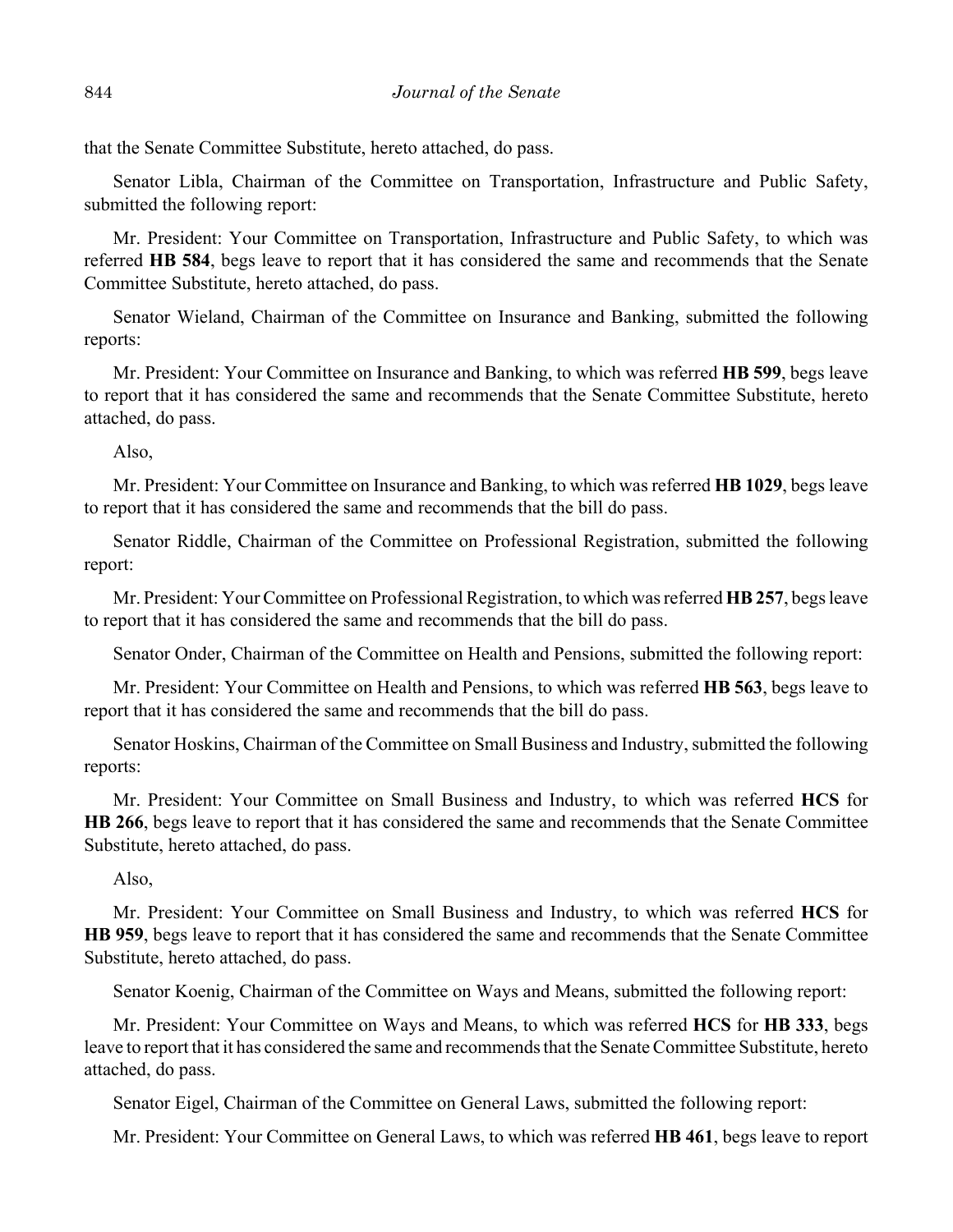that it has considered the same and recommends that the bill do pass.

Senator Bernskoetter, Chairman of the Committee on Agriculture, Food Production and Outdoor Resources, submitted the following reports:

Mr. President: Your Committee on Agriculture, Food Production and Outdoor Resources, to which was referred **HCS** for **HB 824**, begs leave to report that it has considered the same and recommends that the bill do pass.

Also,

Mr. President: Your Committee on Agriculture, Food Production and Outdoor Resources, to which was referred **HB 587**, begs leave to report that it has considered the same and recommends that the bill do pass.

Senator White, Chairman of the Committee on Veterans and Military Affairs, submitted the following report:

Mr. President: Your Committee on Veterans and Military Affairs, to which was referred **HCS** for **HB 346**, begs leave to report that it has considered the same and recommends that the bill do pass.

Senator Cunningham, Chairman of the Committee on Fiscal Oversight, submitted the following reports:

Mr. President: Your Committee on Fiscal Oversight, to which were referred **SS** for **SCS** for **HCS** for **HB 397**; **HCS** for **HB 564**, with **SCS**; **HCS** for **HB 447**, with **SCS**; **HCS No. 2** for **HB 499**; **HB 126**, with **SCS**; **HB 219**; **HCS** for **HB 192**, with **SCS**; and **HB 332**, with **SCS**, begs leave to report that it has considered the same and recommends that the bills do pass.

Senator Rowden, Chairman of the Committee on Rules, Joint Rules, Resolutions and Ethics, submitted the following reports:

Mr. President: Your Committee on Rules, Joint Rules, Resolutions and Ethics, to which was referred **SCR 21**, begs leave to report that it has considered the same and recommends that the concurrent resolution do pass.

Also,

Mr. President: Your Committee on Rules, Joint Rules, Resolutions and Ethics, to which was referred **SCR 22**, begs leave to report that it has considered the same and recommends that the concurrent resolution do pass.

Also,

Mr. President: Your Committee on Rules, Joint Rules, Resolutions and Ethics, to which was referred **SCR 23**, begs leave to report that it has considered the same and recommends that the concurrent resolution do pass.

Also,

Mr. President: Your Committee on Rules, Joint Rules, Resolutions and Ethics, to which was referred **HCS** for **HCR 16**, begs leave to report that it has considered the same and recommends that the concurrent resolution do pass.

Also,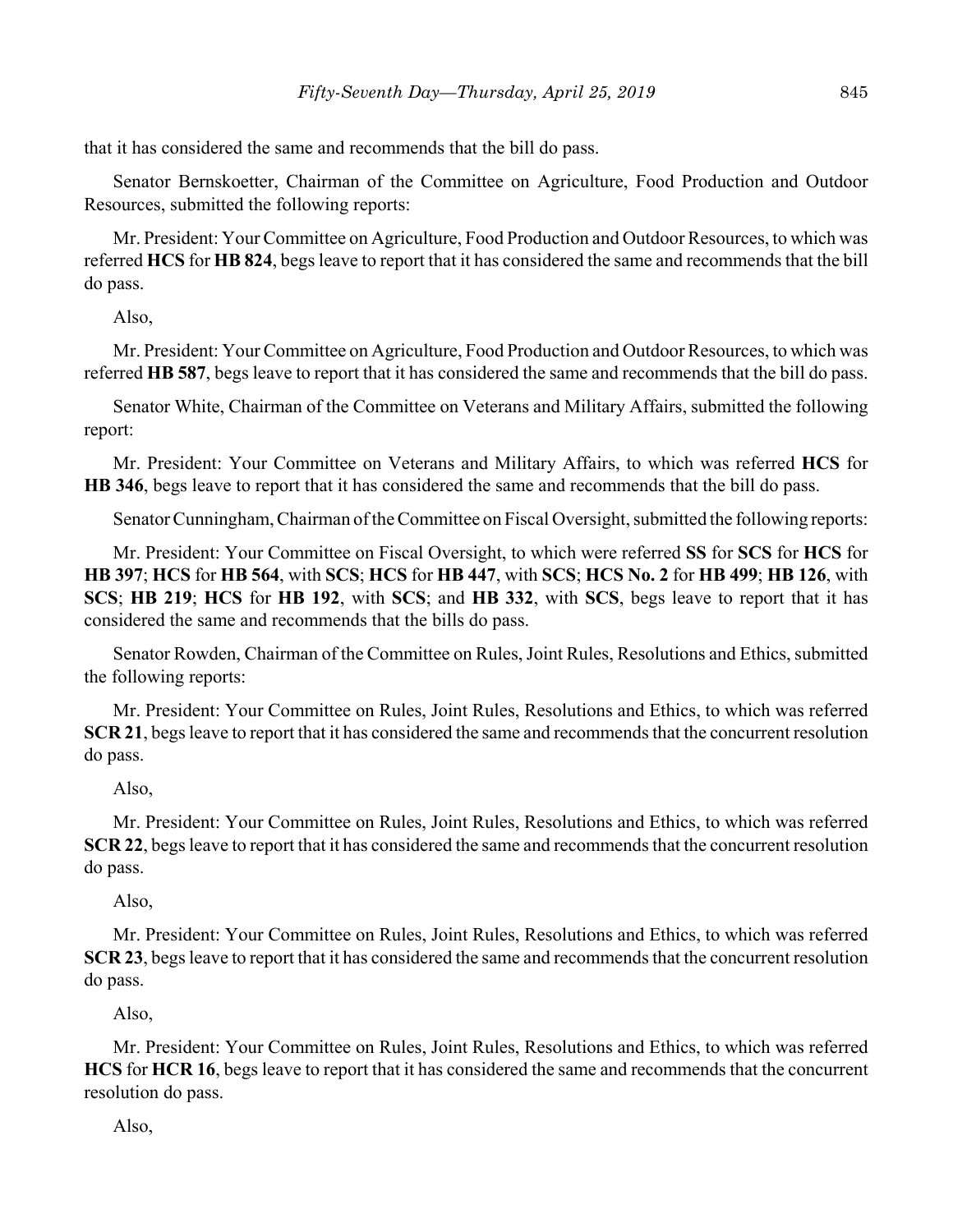Mr. President: Your Committee on Rules, Joint Rules, Resolutions and Ethics, to which was referred **HCR 18**, begs leave to report that it has considered the same and recommends that the concurrent resolution do pass.

President Kehoe assumed the Chair.

The Senate observed a moment of silence in memory of Dr. James Frank.

## **HOUSE BILLS ON THIRD READING**

**HB 655**, introduced by Representative Dinkins, entitled:

An Act to repeal section 270.400, RSMo, and to enact in lieu thereof one new section relating to feral hogs.

Was called from the Consent Calendar and taken up by Senator Brown.

On motion of Senator Brown, **HB 655** was read the 3rd time and passed by the following vote:

| YEAS—Senators |                     |         |                 |               |          |             |  |  |  |
|---------------|---------------------|---------|-----------------|---------------|----------|-------------|--|--|--|
| Arthur        | <b>Bernskoetter</b> | Brown   | <b>Burlison</b> | Cierpiot      | Crawford | Cunningham  |  |  |  |
| Curls         | Eigel               | Emery   | Hegeman         | Hoskins       | Hough    | Koenig      |  |  |  |
| Libla         | Luetkemeyer         | May     | Nasheed         | $O'$ Laughlin | Onder    | Riddle      |  |  |  |
| Rizzo         | Romine              | Rowden  | Sater           | Schupp        | Sifton   | Wallingford |  |  |  |
| Walsh         | White               | Wieland | Williams-32     |               |          |             |  |  |  |

NAYS—Senators—None

Absent—Senators Holsman Schatz—2

Absent with leave—Senators—None

Vacancies—None

The President declared the bill passed.

On motion of Senator Brown, title to the bill was agreed to.

Senator Brown moved that the vote by which the bill passed be reconsidered.

Senator Rowden moved that motion lay on the table, which motion prevailed.

## **SENATE BILLS FOR PERFECTION**

Senator Onder moved that **SB 37**, with **SCS**, be called from the Informal Calendar and taken up for perfection, which motion prevailed.

**SCS** for **SB 37**, entitled:

# SENATE COMMITTEE SUBSTITUTE FOR SENATE BILL NO. 37

An Act to repeal section 567.050, RSMo, and to enact in lieu thereof one new section relating to the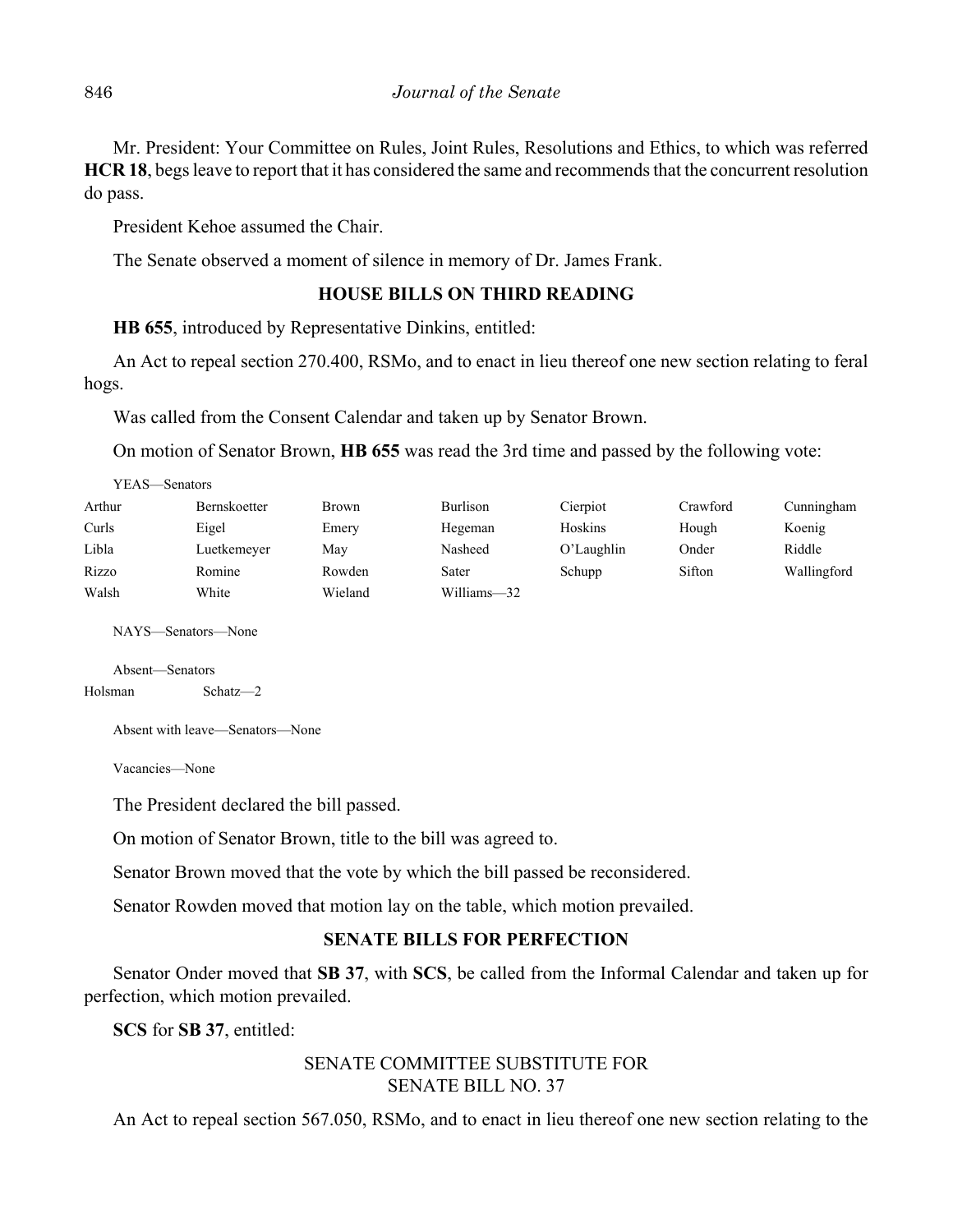offense of promoting prostitution, with penalty provisions.

Was taken up.

Senator Onder moved that **SCS** for **SB 37** be adopted.

Senator Onder offered **SS** for **SCS** for **SB 37**, entitled:

## SENATE SUBSTITUTE FOR SENATE COMMITTEE SUBSTITUTE FOR SENATE BILL NO. 37

An Act to repeal section 567.050, RSMo, and to enact in lieu thereof one new section relating to the offense of promoting prostitution, with penalty provisions.

Senator Onder moved that **SS** for **SCS** for **SB 37** be adopted.

Senator Arthur offered **SA 1**:

#### SENATE AMENDMENT NO. 1

Amend Senate Substitute for Senate Committee Substitute for Senate Bill No. 37, Page 1, Lines 3-4, by striking the words "the offense of promoting prostitution" and inserting in lieu thereof the following: "victims of certain crimes"; and

Further amend said bill and page, section A, line 3 by inserting after all of said line the following:

"**441.920. 1. For purposes of this section, the following terms mean:**

**(1) "Domestic violence", as such term is defined in section 455.010;**

**(2) "Sexual assault", as such term is defined in section 455.010;**

**(3) "Stalking", as such term is defined in section 455.010.**

**2. No applicant, tenant, or lessee shall be denied tenancy, be evicted from the premises, or found to be in violation of a lease agreement on the basis of or as a direct result of the fact that the applicant, tenant, or lessee is, has been, or is in imminent danger of becoming a victim of domestic violence, sexual assault, or stalking if the applicant, tenant, or lessee otherwise qualifies for tenancy or occupancy in the premises. The provisions of this subsection shall not apply if:**

**(1) The applicant, tenant, or lessee allowed the person named in any documentation listed in subsection 4 of this section into the premises; or**

**(2) The landlord or property owner reasonably believes that a person named in any documentation listed in subsection 4 of this section poses a threat to the safety of the other occupants or the property.**

**3. In any action brought by a landlord against a tenant under this chapter, chapter 534, or chapter 535, a tenant shall have an affirmative defense and not be liable for rent for the period after which the tenant vacates the premises owned by the landlord if, by a preponderance of the evidence, the court finds that the tenant was a victim or was in imminent danger of becoming a victim of domestic violence, sexual assault, or stalking and the tenant notified the landlord and has provided any requested documentation under subsection 4 of this section.**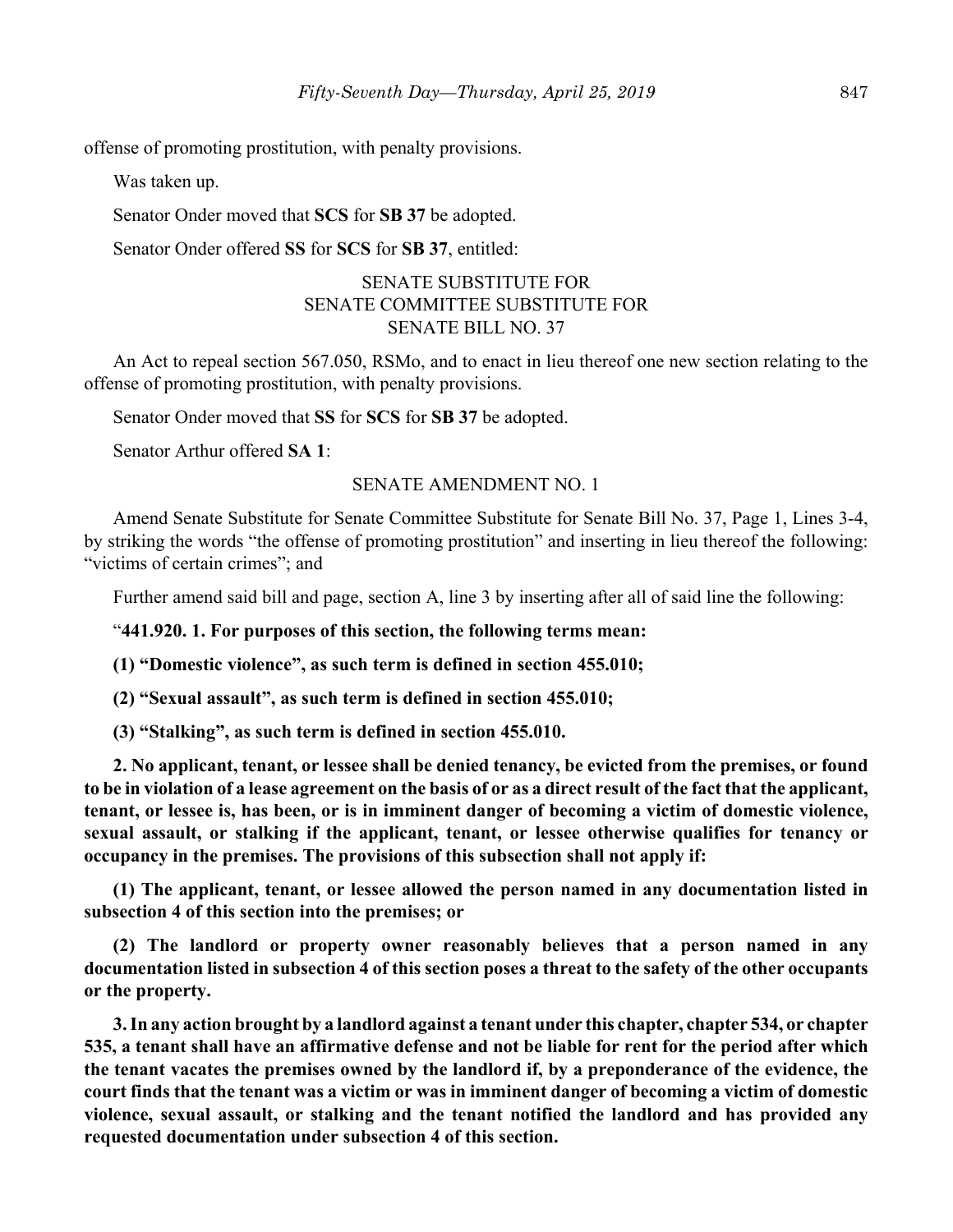**4. An applicant, tenant, or lessee shall qualify for the protections under this section if he or she provides a statement of such domestic violence, sexual assault, or stalking to his or her landlord or the property owner. If the landlord or property owner requests, the applicant, tenant, or lessee shall provide documentation of the domestic violence, sexual assault, or stalking, which may be in any of the following forms:**

**(1) A document signed by an employee of a victim service provider, or a health care professional or mental health professional from whom the victim has sought assistance relating to domestic violence, sexual assault, stalking, or the effects of abuse stating that, under penalty of perjury, the individual believes in the occurrence of the incident of domestic violence, sexual assault, or stalking that is the ground for protection, and that the incident meets the applicable definition of domestic violence, sexual assault, or stalking. Such document shall be signed by the victim; or**

**(2) A record of a federal, state, or local law enforcement agency, including a police report, a court, or an administrative agency pertaining to the alleged incident of domestic violence, sexual assault, or stalking.**

**5. The submission of false information by an applicant, tenant, or lessee under this section may be a basis for a denial of tenancy, eviction, or a violation of a lease agreement.**

**6. Any landlord or property owner may impose a reasonable termination fee on a tenant or lessee who desires to terminate a lease before the expiration date of such lease under the provisions of this section.**

**7. The provisions of this section shall only apply to residential properties.**"; and

Further amend the title and enacting clause accordingly.

Senator Arthur moved that the above amendment be adopted, which motion prevailed.

Senator Brown offered **SA 2**:

#### SENATE AMENDMENT NO. 2

Amend Senate Substitute for Senate Committee Substitute for Senate Bill No. 37, Page 1, In the Title, Lines 3-4 of said title, by striking "the offense of promoting prostitution" and inserting in lieu thereof the following: "certain crimes against the person"; and

Further amend said bill and page, section A, line 3 of said page, by inserting after all of said line the following:

"565.021. 1. A person commits the offense of murder in the second degree if he or she:

(1) Knowingly causes the death of another person or, with the purpose of causing serious physical injury to another person, causes the death of another person; **[**or**]**

(2) Commits or attempts to commit any felony, and, in the perpetration or the attempted perpetration of such felony or in the flight from the perpetration or attempted perpetration of such felony, another person is killed as a result of the perpetration or attempted perpetration of such felony or immediate flight from the perpetration of such felony or attempted perpetration of such felony**; or**

## **(3) Knowingly manufactures, delivers, or distributes a Schedule I or II controlled substance, as**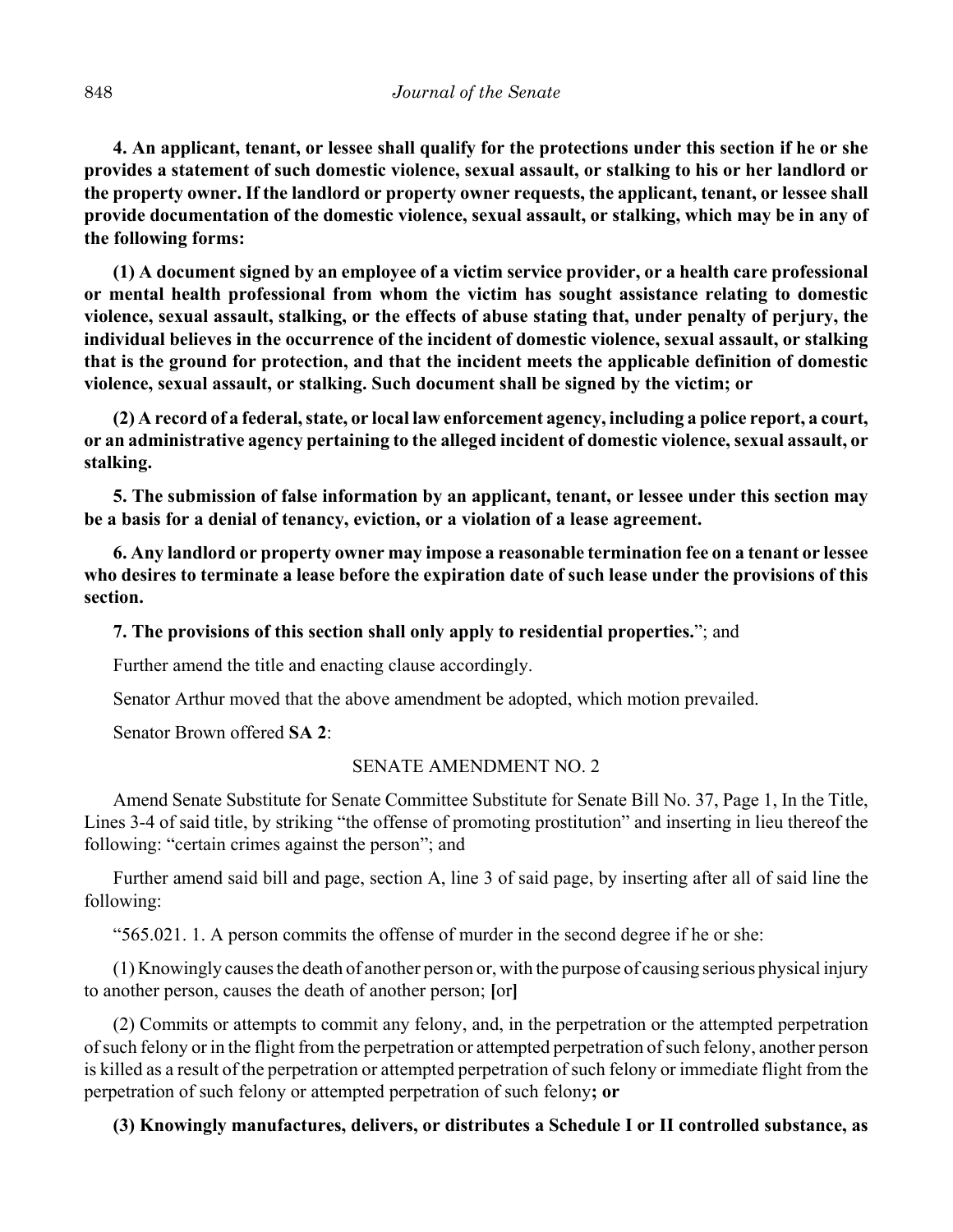**described in section 195.017 and regulations promulgated by the department of health and senior services and excluding marijuana for medical use as authorized by article XVI of the Missouri Constitution, in violation of chapters 195 or 579, and such controlled substance thereafter is the proximate cause of the death of another person who uses or consumes such controlled substance. It shall not be a defense that the defendant did not directly deliver or distribute the controlled substance to the decedent**.

2. The offense of murder in the second degree is a class A felony, and the punishment for second degree murder shall be in addition to the punishment for commission of a related felony or attempted felony, other than murder or manslaughter.

3. Notwithstanding section 556.046 and section 565.029, in any charge of murder in the second degree, the jury shall be instructed on, or, in a jury-waived trial, the judge shall consider, any and all of the subdivisions in subsection 1 of this section which are supported by the evidence and requested by one of the parties or the court."; and

Further amend the title and enacting clause accordingly.

Senator Brown moved that the above amendment be adopted, which motion prevailed.

Senator Bernskoetter assumed the Chair.

President Kehoe assumed the Chair.

Senator Onder moved that **SS** for **SCS** for **SB 37**, as amended, be adopted, which motion prevailed.

On motion of Senator Onder, **SS** for **SCS** for **SB 37**, as amended, was declared perfected and ordered printed.

Senator Curls moved that **SB 1**, with **SCS**, be called from the Informal Calendar and taken up for perfection, which motion prevailed.

**SCS** for **SB 1**, entitled:

## SENATE COMMITTEE SUBSTITUTE FOR SENATE BILL NO. 1

An Act to repeal section 610.140, RSMo, and to enact in lieu thereof one new section relating to expungement of certain criminal records.

Was taken up.

Senator Curls moved that **SCS** for **SB 1** be adopted, which motion prevailed.

On motion of Senator Curls, **SCS** for **SB 1** was declared perfected and ordered printed.

Senator Bernskoetter moved that **SB 255** be called from the Informal Calendar and taken up for perfection, which motion prevailed.

On motion of Senator Bernskoetter, **SB 255** was declared perfected and ordered printed.

Senator Sater moved that **SB 514** be taken up for perfection, which motion prevailed.

On motion of Senator Sater, **SB 514** was declared perfected and ordered printed.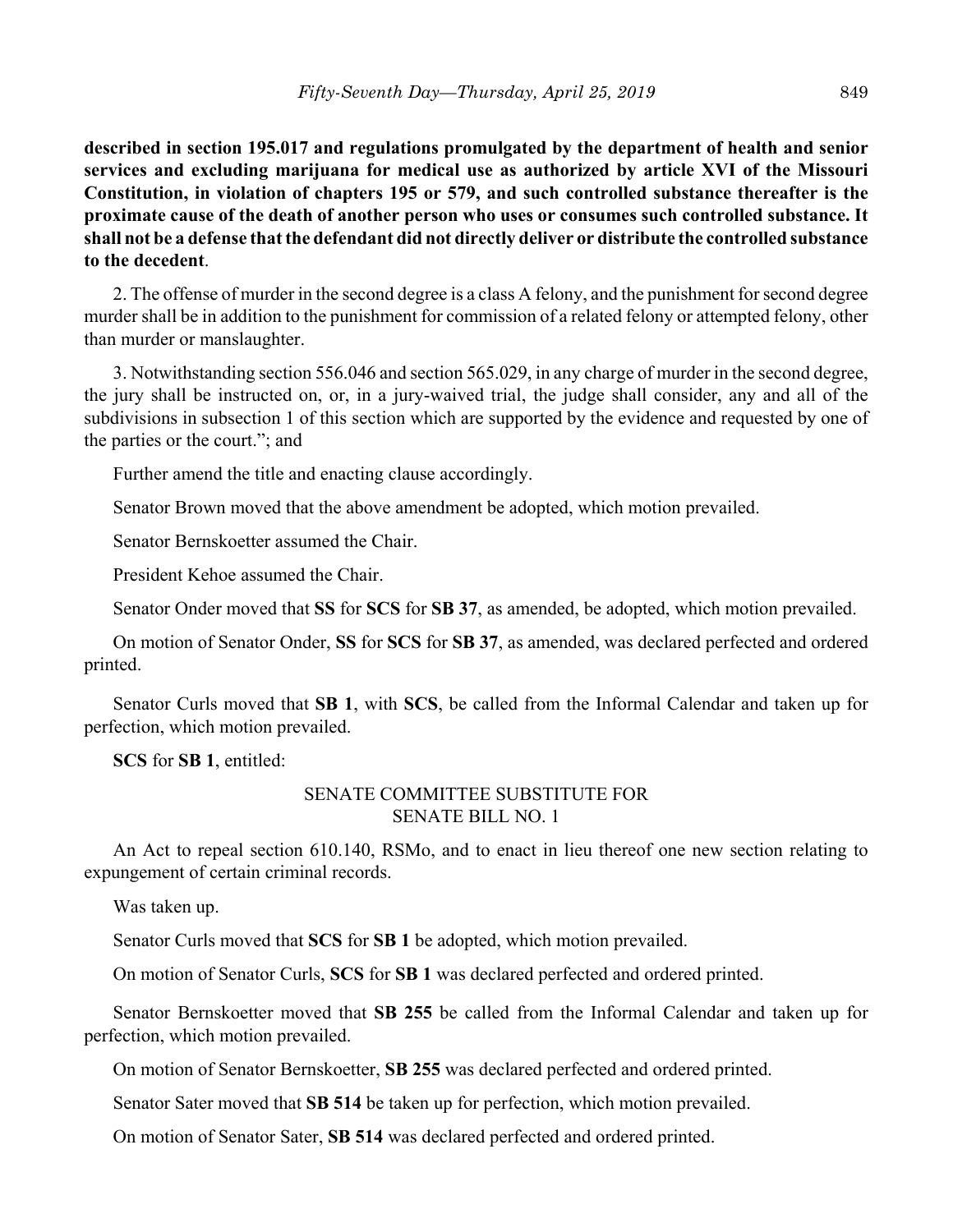#### **MESSAGES FROM THE HOUSE**

The following messages were received from the House of Representatives through its Chief Clerk:

Mr. President: I am instructed by the House of Representatives to inform the Senate that the House has taken up and passed **HCS** for **HB 326**, entitled:

An Act to amend chapter 324, RSMo, by adding thereto eleven new sections relating to statewide mechanical contractor licenses, with penalty provisions.

In which the concurrence of the Senate is respectfully requested.

Read 1st time.

Also,

Mr. President: I am instructed by the House of Representatives to inform the Senate that the House has taken up and passed **HB 337**, entitled:

An Act to amend chapter 192, RSMo, by adding thereto one new section relating to funding for senior services.

In which the concurrence of the Senate is respectfully requested.

Read 1st time.

Also,

Mr. President: I am instructed by the House of Representatives to inform the Senate that the House has taken up and passed **HB 685**, entitled:

An Act to repeal section 89.020, RSMo, and to enact in lieu thereof three new sections relating to property classification.

In which the concurrence of the Senate is respectfully requested.

Read 1st time.

Also,

Mr. President: I am instructed by the House of Representatives to inform the Senate that the House has taken up and passed **HCS** for **HB 1083**, entitled:

An Act to repeal sections 488.426, 543.270, and 558.006, RSMo, and to enact in lieu thereof four new sections relating to courts.

In which the concurrence of the Senate is respectfully requested.

Read 1st time.

Also,

Mr. President: I am instructed by the House of Representatives to inform the Senate that the House has taken up and passed **HCS** for **SB 182**, entitled:

An Act to repeal section 135.1670, RSMo, and to enact in lieu thereof one new section relating to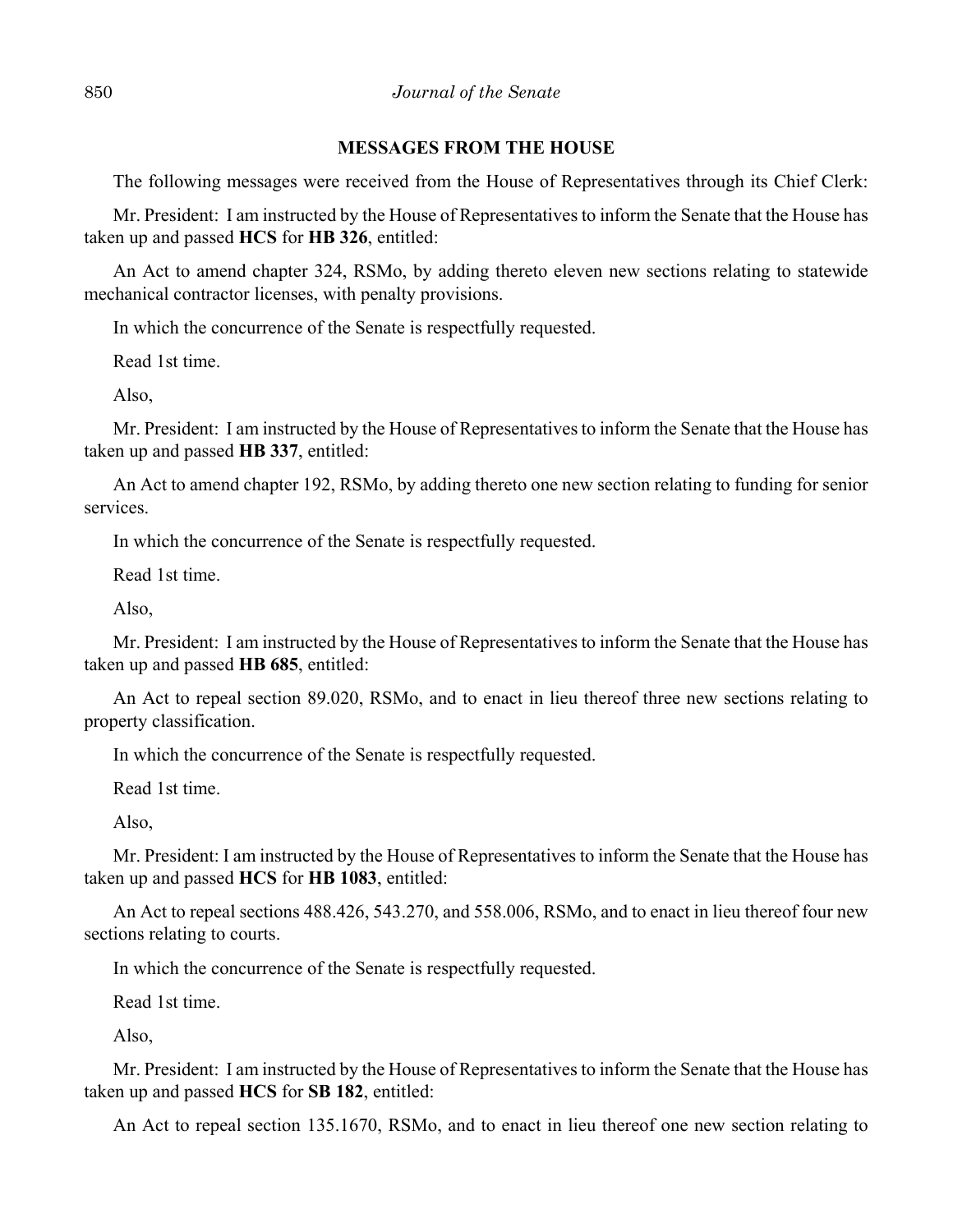incentives for interstate business relocation.

With House Amendment No. 1, House Amendment No. 3 to House Amendment No. 2 and House Amendment No 2, as amended.

#### HOUSE AMENDMENT NO. 1

Amend House Committee Substitute for Senate Bill No. 182, Page 1, In the Title, Line 3, by deleting the words "incentives for interstate business relocation" and inserting in lieu thereof the words "political subdivisions"; and

Further amend said bill by amending the title, enacting clause, and intersectional references accordingly.

## HOUSE AMENDMENT NO. 3 TO HOUSE AMENDMENT NO. 2

Amend House Amendment No. 2 to House Committee Substitute for Senate Bill No. 182, Page 1, Line 27, by inserting after the words, "**No person**" the words, "**residing in any home rule city with more than seventy-one thousand but fewer than seventy-nine thousand inhabitants**"; and

Further amend said bill by amending the title, enacting clause, and intersectional references accordingly.

## HOUSE AMENDMENT NO. 2

Amend House Committee Substitute for Senate Bill No. 182, Page 2, Section 135.1670, Line 48, by inserting after said section and line the following:

"140.190. 1. On the day mentioned in the notice, the county collector shall commence the sale of such lands, and shall continue the same from day to day until each parcel assessed or belonging to each person assessed shall be sold as will pay the taxes, interest and charges thereon, or chargeable to such person in said county.

2. The person **or land bank agency** offering at said sale to pay the required sum for a tract shall be considered the purchaser of such land; provided, no sale shall be made to any person or designated agent who is currently delinquent on any tax payments on any property, other than a delinquency on the property being offered for sale, and who does not sign an affidavit stating such at the time of sale. Failure to sign such affidavit as well as signing a false affidavit may invalidate such sale. No bid shall be received from any person not a resident of the state of Missouri or a foreign corporation or entity all deemed nonresidents. A nonresident shall file with said collector an agreement in writing consenting to the jurisdiction of the circuit court of the county in which such sale shall be made, and also filing with such collector an appointment of some citizen of said county as agent of said nonresident, and consenting that service of process on such agent shall give such court jurisdiction to try and determine any suit growing out of or connected with such sale for taxes. After the delinquent auction sale, any certificate of purchase shall be issued to the agent. After meeting the requirements of section 140.405, the property shall be conveyed to the agent on behalf of the nonresident, and the agent shall thereafter convey the property to the nonresident.

3. All such written consents to jurisdiction and selective appointments shall be preserved by the county collector and shall be binding upon any person or corporation claiming under the person consenting to jurisdiction and making the appointment herein referred to; provided further, that in the event of the death, disability or refusal to act of the person appointed as agent of said nonresident the county clerk shall become the appointee as agent of said nonresident.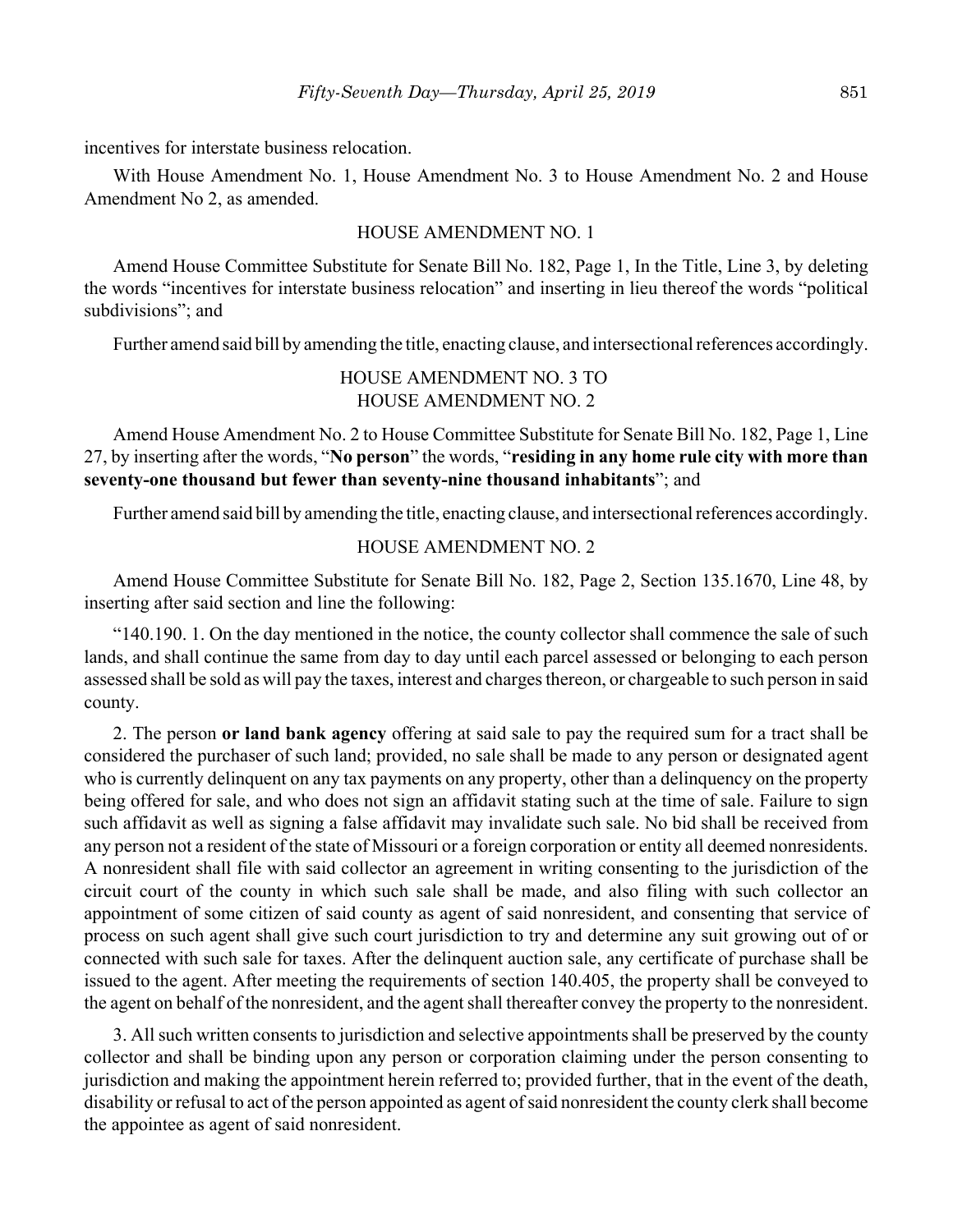**4. No person shall be eligible to offer to purchase lands under this section unless such person has, no later than ten days before the sale date, demonstrated to the satisfaction of the official charged by law with conducting the sale that the person is not the owner of any parcel of real property that has two or more violations of the municipality's building or housing codes. A prospective bidder may make such a demonstration by presenting statements from the appropriate collection and codeenforcement officials of the municipality. This subsection shall not apply to any taxing authority or land bank agency, and entities shall be eligible to bid at any sale conducted under this section without making such a demonstration.**

**140.980. 1. Sections 140.980 to 140.1015 shall be known and may be cited as the "Land Bank Act".**

**2. As used in sections 140.980 to 140.1015, the following terms mean:**

**(1) "Ancillary parcel", a parcel of real estate acquired by a land bank agency other than any sale conducted under section 140.190, 140.240, or 140.250;**

**(2) "Land bank agency", an agency established by a city under the authority of section 140.981;**

**(3) "Land taxes", taxes on real property or real estate, including the taxes both on land and the improvements thereon;**

**(4) "Political subdivision", any county, city, town, village, school district, library district, or any other public subdivision or public corporation that has the power to tax;**

**(5) "Reserve period taxes", land taxes assessed against any parcel of real estate sold or otherwise disposed of by a land bank agency for the first three tax years following such sale or disposition;**

**(6) "Tax bill", real estate taxes and the lien thereof, whether general or special, levied and assessed by any taxing authority;**

**(7) "Taxing authority", any governmental, managing, administering, or other lawful authority, now or hereafter empowered by law to issue tax bills.**

**140.981. 1. Any home rule city with more than seventy-one thousand but fewer than seventy-nine thousand inhabitants may establish a land bank agency for the management, sale, transfer, and other disposition of interests in real estate owned by such land bank agency. Any such land bank agency shall be established to foster the public purpose of returning land, including land that is in a nonrevenue-generating, nontax-producing status, to use in private ownership. A city may establish a land bank agency by ordinance, resolution, or rule, as applicable.**

**2. A land bank agency shall not own any interest in real estate located wholly or partially outside the city that established the land bank.**

**3. The beneficiaries of the land bank agency shall be the taxing authorities that held or owned tax bills against the respective parcels of real estate acquired by such land bank agency pursuant to a sale conducted under section 140.190, 140.240, or 140.250, and their respective interests in each parcel of real estate shall be to the extent and in proportion to the priorities determined by the court on the basis that the principal amount of their respective tax bills bore to the total principal amount of all of the tax bills described in the judgment.**

**4. A land bank agency created under the land bank act shall be a public body corporate and**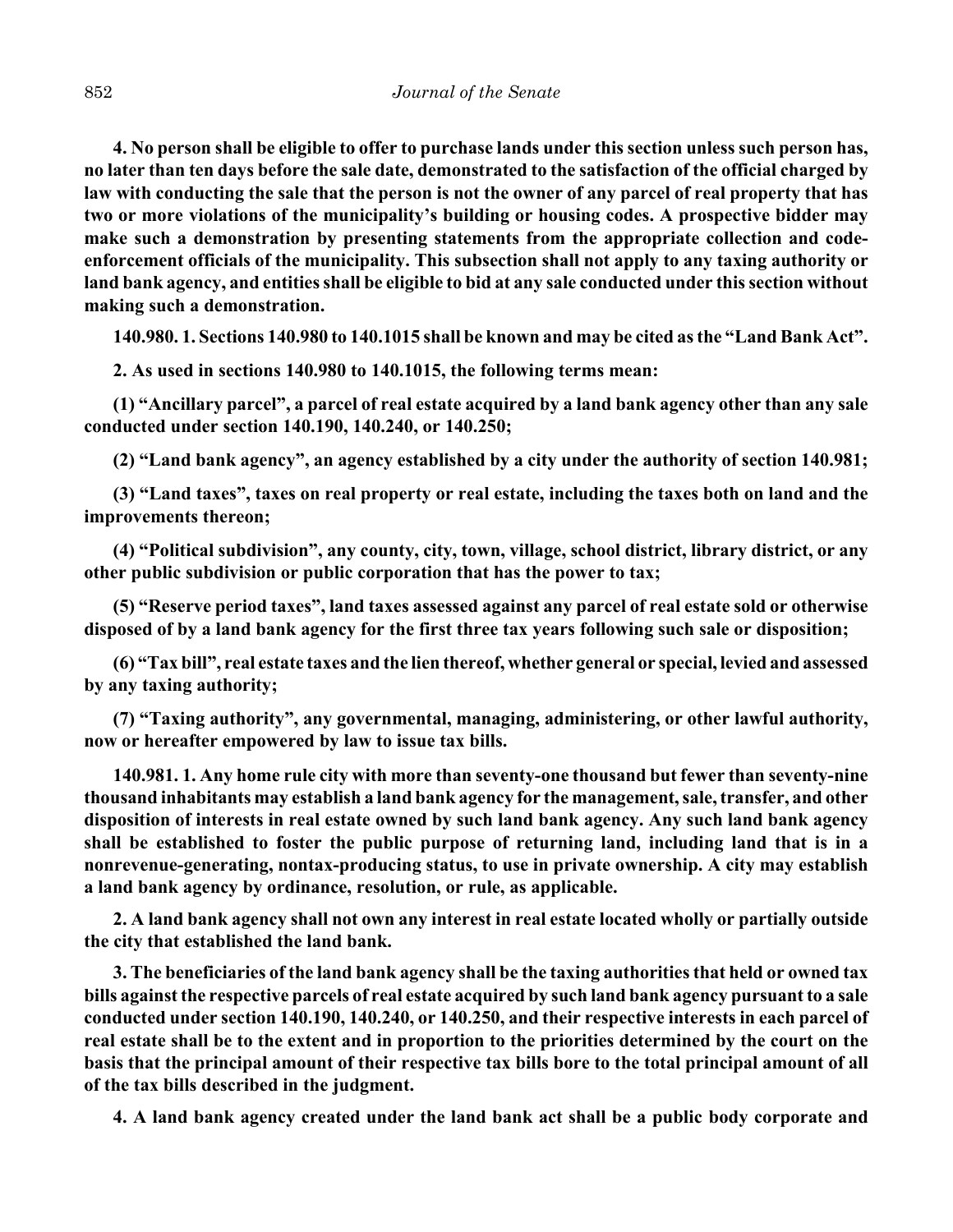**politic and shall have permanent and perpetual duration until terminated and dissolved in accordance with the provisions of section 140.1012.**

**140.982. The governing body of the city establishing a land bank agency, or the chief administrative officer of the city establishing a land bank agency, shall have the power to organize and reorganize the executive, administrative, clerical, and other departments of the land bank agency and to fix the duties, powers, and compensation of all employees, agents, and consultants of the land bank agency. A land bank agency may employ a secretary, an executive director, its own counsel and legal staff, technical experts, and other agents and employees, permanent or temporary, as it may require and may determine the qualifications and fix the compensation and benefits of such persons. A land bank agency may also enter into contracts and agreements with political subdivisions for staffing services to be provided to the land bank agency by political subdivisions or agencies or departments thereof, or for a land bank agency to provide such staffing services to political subdivisions or agencies or departments thereof.**

**140.983. A land bank agency established under the land bank act shall have all powers necessary or appropriate to carry out and effectuate the purposes and provisions of the land bank act, including the following powers in addition to those herein otherwise granted:**

**(1) To adopt, amend, and repeal bylaws for the regulation of its affairs and the conduct of its business;**

**(2) To sue and be sued, in its own name, and plead and be impleaded in all civil actions including, but not limited to, actions to clear title to property of the land bank agency;**

**(3) To adopt a seal and to alter the same at pleasure;**

**(4) To borrow from private lenders, political subdivisions, the state, and the federal government as may be necessary for the operation and work of the land bank agency;**

**(5) To issue notes and other obligations according to the provisions of this chapter;**

**(6) To procure insurance or guarantees from political subdivisions, the state, the federal government, or any other public or private sources of the payment of any bond, note, loan, or other obligation, or portion thereof, incurred by the land bank agency and to pay any fees or premiums in connection therewith;**

**(7) To enter into contracts and other instruments necessary, incidental, or convenient to the performance of its duties and the exercise of its powers including, but not limited to, agreements with other land bank agencies and with political subdivisions for the joint exercise of powers under this chapter;**

**(8) To enter into contracts and other instruments necessary, incidental, or convenient to:**

**(a) The performance of functions by the land bank agency on behalf of political subdivisions, or agencies or departments thereof; or**

**(b) The performance by political subdivisions, or agencies or departments thereof, of functions on behalf of the land bank agency;**

**(9) To make and execute contracts and other instruments necessary or convenient to the exercise**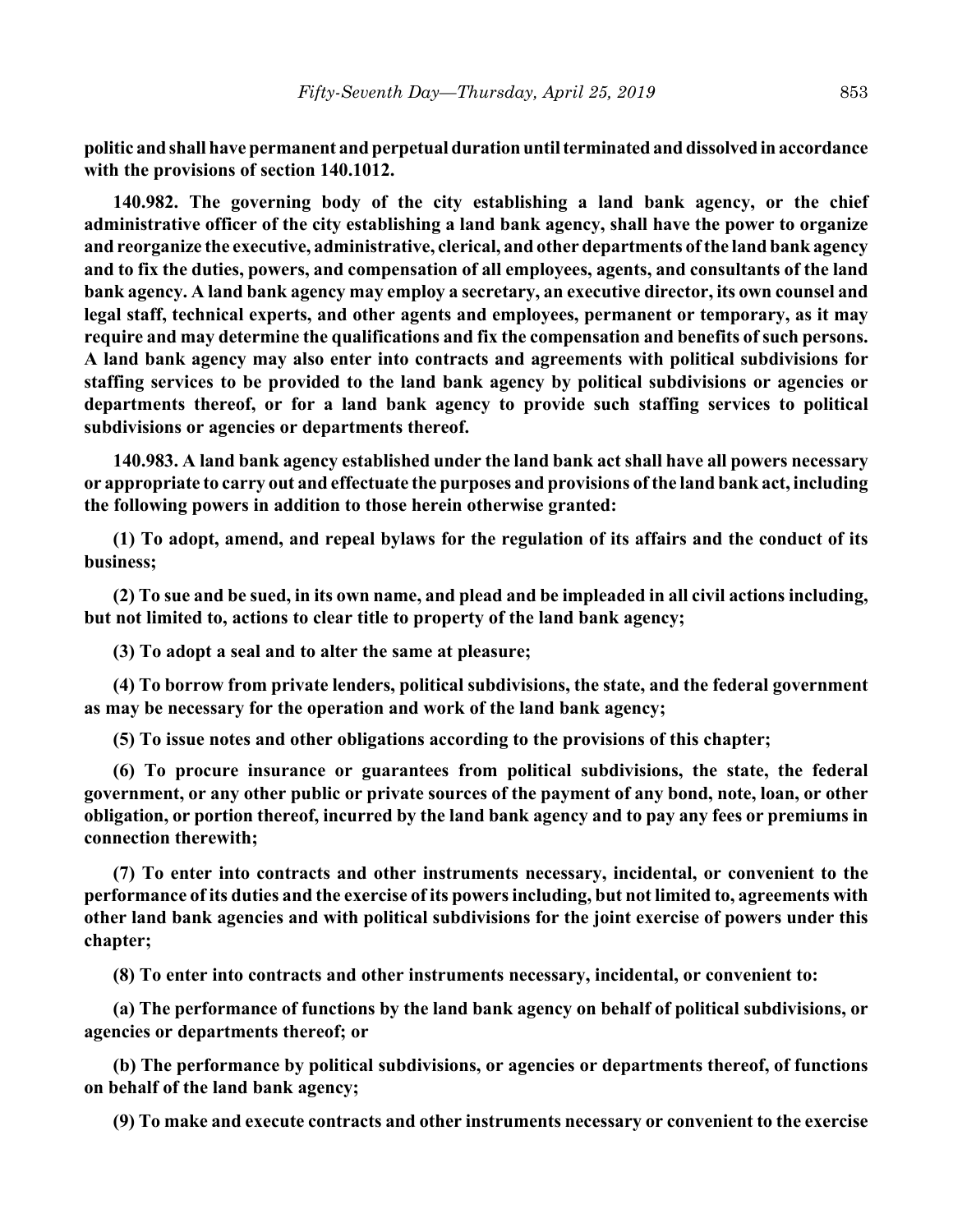**of the powers of the land bank agency. Any contract or instrument if signed both by the executive director of the land bank agency and by the secretary, assistant secretary, treasurer, or assistant treasurer of the land bank agency, or by an authorized facsimile signature of any such positions, shall be held to have been properly executed for and on its behalf;**

**(10) To procure insurance against losses in connection with the property, assets, or activities of the land bank agency;**

**(11) To invest the moneys of the land bank agency, including amounts deposited in reserve or sinking funds, at the discretion of the land bank agency in instruments, obligations, securities, or property determined proper by the land bank agency and to name and use depositories for its moneys;**

**(12) To enter into contracts for the management of, the collection of rent from, or the sale of the property of the land bank agency;**

**(13) To design, develop, construct, demolish, reconstruct, rehabilitate, renovate, relocate, equip, furnish, and otherwise improve real property or rights or interests in real property held by the land bank agency;**

**(14) To fix, charge, and collect rents, fees, and charges for the use of the property of the land bank agency and for services provided by the land bank agency;**

**(15) To acquire property, whether by purchase, exchange, gift, lease, or otherwise, except not property not wholly located in the city that established the land bank agency; to grant or acquire licenses and easements; and to sell, lease, grant an option with respect to, or otherwise dispose of, any property of the land bank agency;**

**(16) To enter into partnerships, joint ventures, and other collaborative relationships with political subdivisions and other public and private entities for the ownership, management, development, and disposition of real property, except not for property not wholly located in the city that established the land bank agency; and**

**(17) Subject to the other provisions of this chapter and all other applicable laws, to do all other things necessary or convenient to achieve the objectives and purposes of the land bank agency or other laws that relate to the purposes and responsibility of the land bank agency.**

**140.984. 1. The income of a land bank agency shall be exempt from all taxation by the state and by any of its political subdivisions. Upon acquiring title to any real estate, a land bank agency shall immediately notify the county assessor and the county collector of such ownership, and such real estate shall be exempt from all taxation during the land bank agency's ownership thereof, in the same manner and to the same extent as any other publicly owned real estate. Upon the sale or other disposition of any real estate held by it, the land bank agency shall immediately notify the county assessor and the county collector of such change of ownership. However, that such tax exemption for improved and occupied real property held by the land bank agency as a lessor pursuant to a ground lease shall terminate upon the first occupancy, and the land bank agency shall immediately notify the county assessor and the county collector of such occupancy.**

**2. A land bank agency may acquire real property or interests in property by gift, devise, transfer, exchange, foreclosure, lease, purchase, or otherwise on terms and conditions and in a manner the land**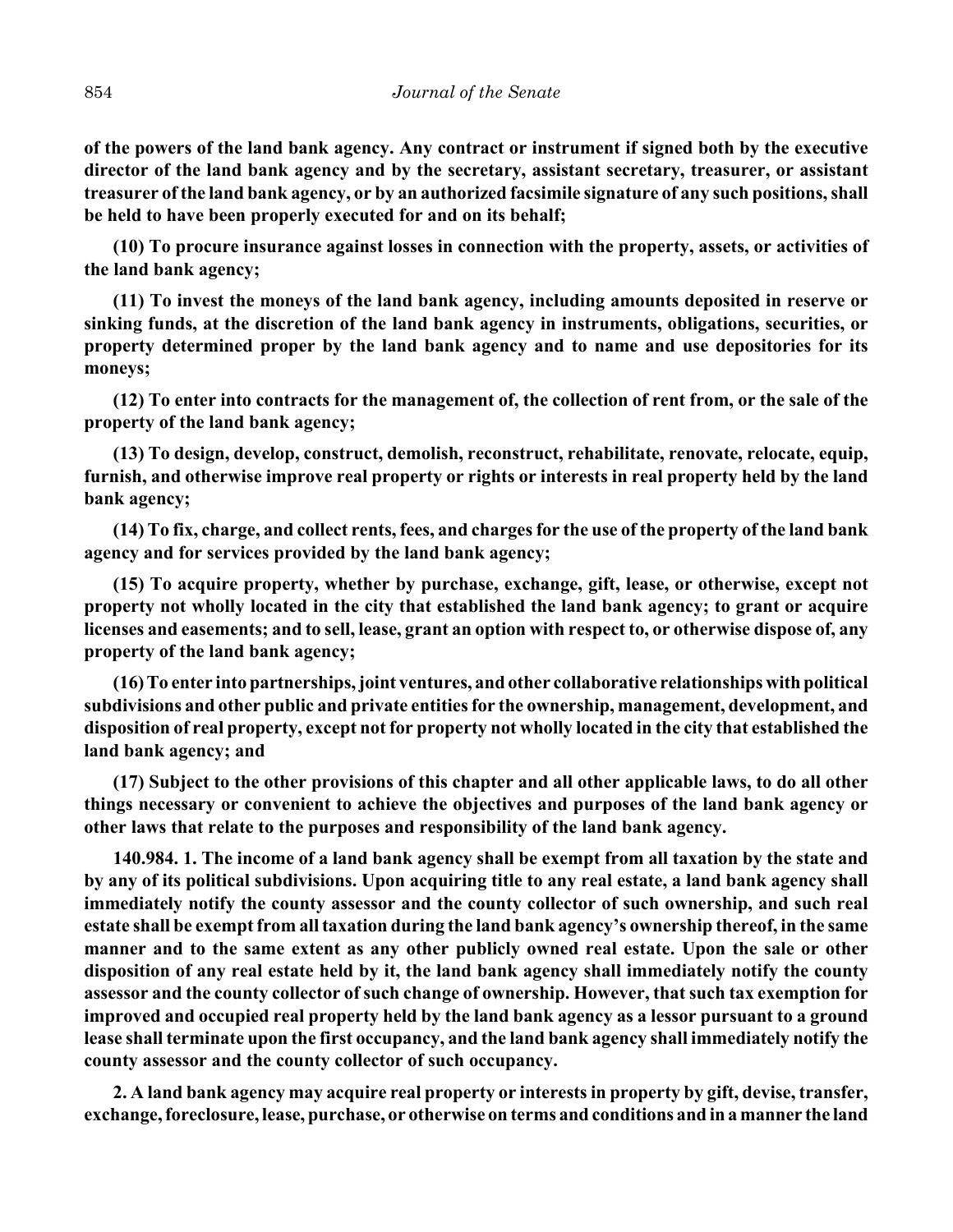**bank agency considers proper.**

**3. A land bank agency may acquire property by purchase contracts, lease purchase agreements, installment sales contracts, and land contacts and may accept transfers from political subdivisions upon such terms and conditions as agreed to by the land bank agency and the political subdivision. A land bank agency may bid on any parcel of real estate offered for sale, offered at a foreclosure sale under sections 140.220 to 140.250, or offered at a sale conducted under section 140.190, 140.240, or 140.250. Notwithstanding any other law to the contrary, any political subdivision may transfer to the land bank agency real property and interests in real property of the political subdivision on such terms and conditions and according to such procedures as determined by the political subdivision.**

**4. A land bank agency shall maintain all of its real property in accordance with the laws and ordinances of the jurisdictions in which the real property is located.**

**5. Upon issuance of a deed of a delinquent land tax auction under subsection 4 of section 140.250, subsection 5 of section 140.405, or other sale conducted under section 140.190, 140.240, or 140.250 of a parcel of real estate to a land bank agency, the land bank agency shall pay the amount of the land bank agency's bid that exceeds the amount of all tax bills included in the judgment, interest, penalties, attorney's fees, taxes, and costs then due thereon. If the real estate is acquired in a delinquent land tax auction, such excess shall be applied and distributed in accordance with section 140.230. Upon issuance of a deed, the county collector shall mark the tax bills included in the judgment as "cancelled by sale to the land bank" and shall take credit for the full amount of such tax bills, including principal amount, interest, penalties, attorney's fees, and costs, on his or her books and in his or her statements with any other taxing authorities.**

**6. A land bank shall not own real property unless the property is wholly located within the boundaries of the city that established the land bank agency.**

**140.985. 1. A land bank agency shall hold in its own name all real property acquired by such land bank agency irrespective of the identity of the transferor of such property.**

**2. A land bank agency shall maintain and make available for public review and inspection an inventory and history of all real property the land bank agency holds or formerly held. This inventory and history shall be available on the land bank agency's website and include at a minimum:**

**(1) Whether a parcel is available for sale;**

**(2) The address of the parcel if an address has been assigned;**

- **(3) The parcel number if no address has been assigned;**
- **(4) The year that a parcel entered the land bank agency's inventory;**
- **(5) Whether a parcel has sold; and**
- **(6) If a parcel has sold, the name of the person or entity to which it was sold.**

**3. The land bank agency shall determine and set forth in policies and procedures the general terms and conditions for consideration to be received by the land bank agency for the transfer of real property and interests in real property. Consideration may take the form of monetary payments and secured financial obligations, covenants, and conditions related to the present and future use of the**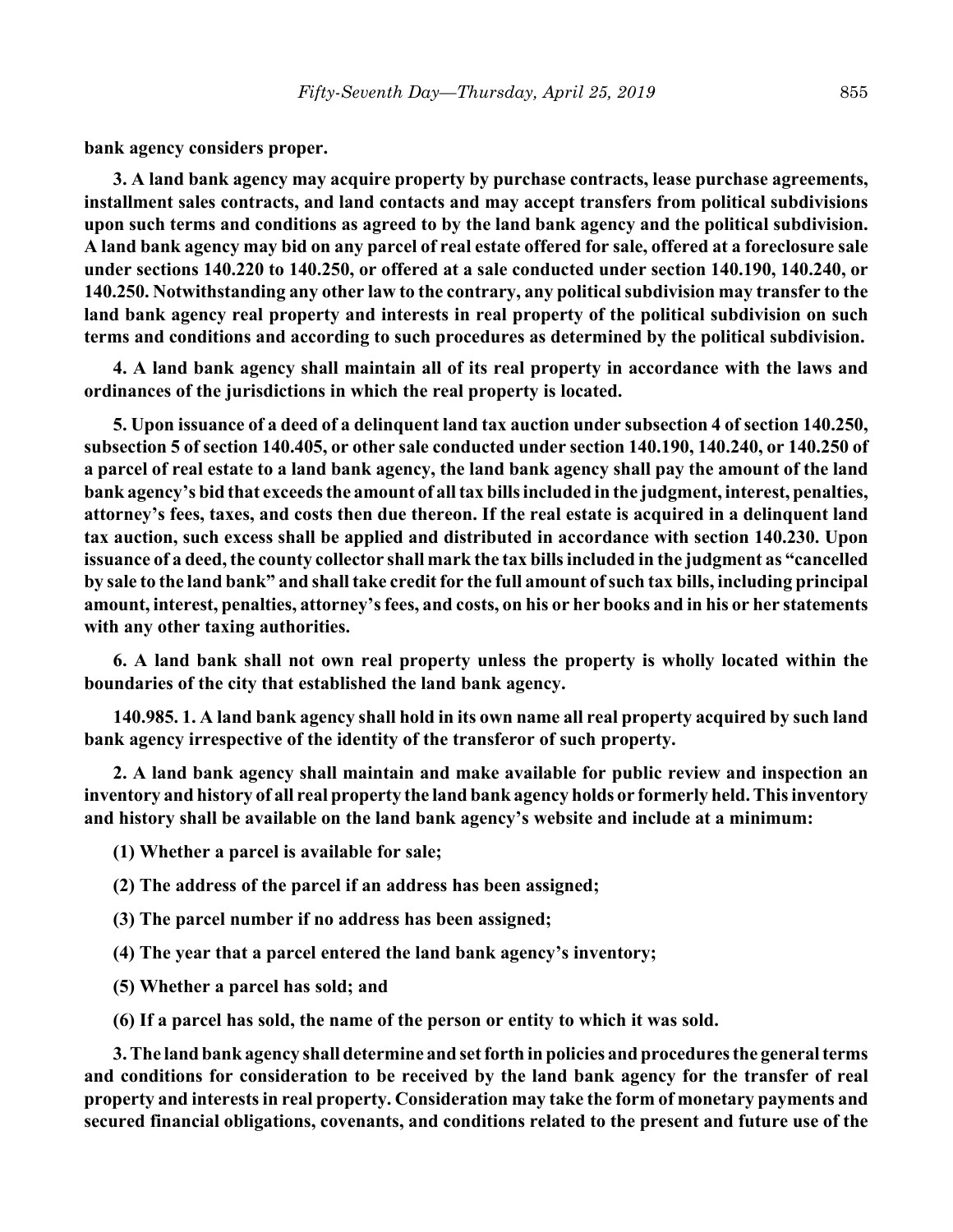**property; contractual commitments of the transferee; and such other forms of consideration as the land bank agency determines to be in the best interest of its purpose.**

**4. A land bank agency may convey, exchange, sell, transfer, lease, grant, release and demise, pledge, and hypothecate any and all interests in, upon, or to property of the land bank agency. A land bank agency may gift any interest in, upon, or to property to the city that established the land bank agency.**

**5. A city may, in its resolution or ordinance creating a land bank agency, establish a hierarchical ranking of priorities for the use of real property conveyed by such land bank agency, subject to subsection 7 of this section, including, but not limited to:**

**(1) Use for purely public spaces and places;**

**(2) Use for affordable housing;**

**(3) Use for retail, commercial, and industrial activities;**

**(4) Use as wildlife conservation areas; and**

**(5) Such other uses and in such hierarchical order as determined by such city.**

**If a city, in its resolution or ordinance creating a land bank agency, establishes priorities for the use of real property conveyed by the land bank agency, such priorities shall be consistent with and no more restrictive than municipal planning and zoning ordinances.**

**6. The land bank agency may delegate to officers and employees the authority to enter into and execute agreements, instruments of conveyance, and all other related documents pertaining to the conveyance of property by the land bank agency.**

**7. A land bank agency shall only accept written offers equal to or greater than the full amount of all tax bills, interest, penalties, attorney's fees, and costs on real property to purchase the real property held by the land bank agency.**

**8. When any parcel of real estate acquired by a land bank agency is sold or otherwise disposed of by such land bank agency, the proceeds therefrom shall be applied and distributed in the following order:**

**(1) To the payment of the expenses of the sale;**

**(2) To fulfill the requirements of the resolution, indenture, or other financing documents adopted or entered into in connection with bonds, notes, or other obligations of the land bank agency, to the extent that such requirements may apply with respect to such parcel of real estate;**

**(3) To the balance to be retained by the land bank agency to pay the salaries and other expenses of such land bank agency and of its employees as provided for in its annual budget; and**

**(4) Any funds in excess of those necessary to meet the expenses of the annual budget of the land bank agency in any fiscal year and a reasonable sum to carry over into the next fiscal year to assure that sufficient funds will be available to meet initial expenses for that next fiscal year, exclusive of net profit from the sale of ancillary parcels, shall be paid to the respective taxing authorities that, at the time of the distribution, are taxing the real property from which the proceeds are being distributed.**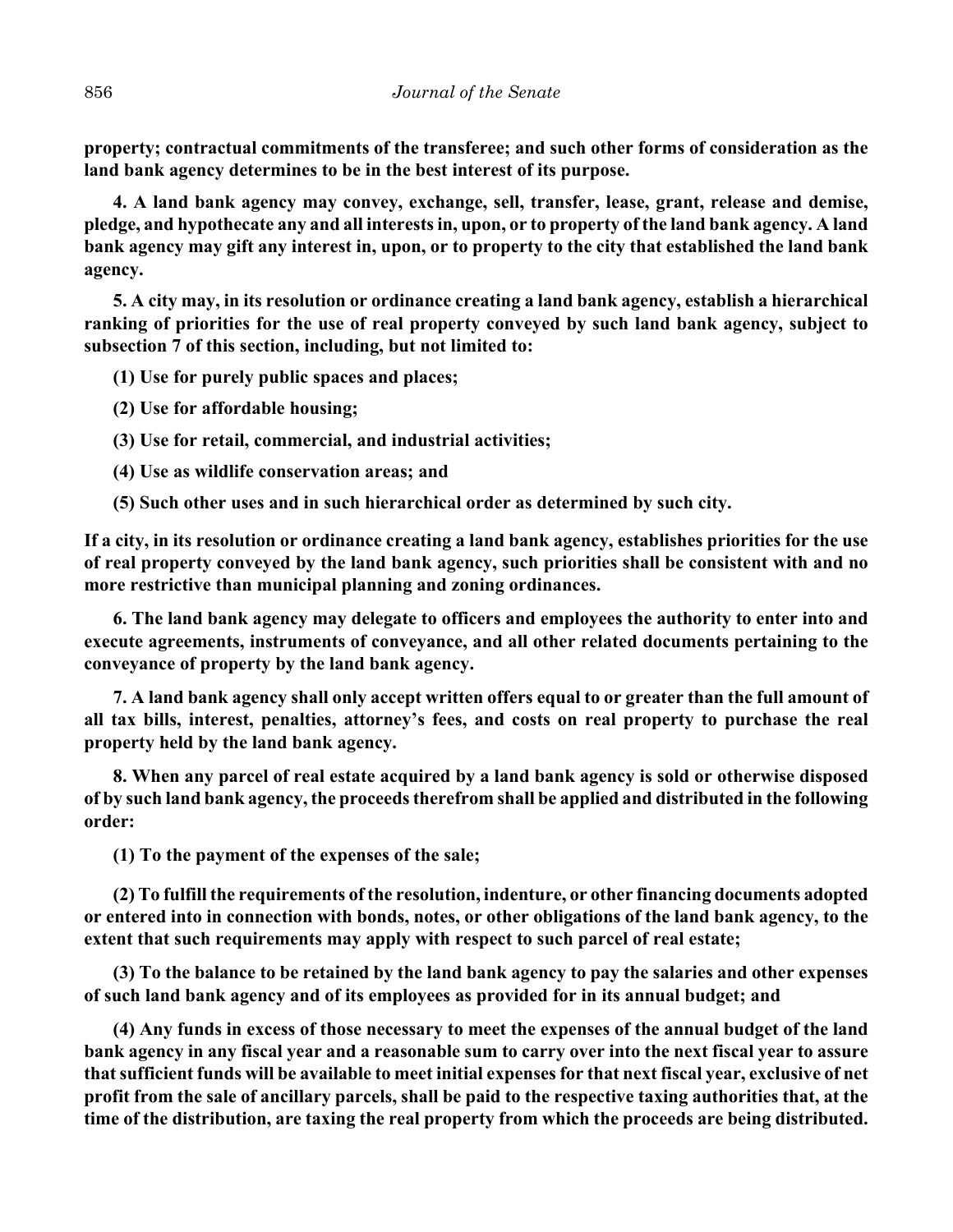**The distributions shall be in proportion to the amounts of the taxes levied on the properties by the taxing authorities. Distribution shall be made on January first and July first of each year, and at such other times as the land bank agency may determine.**

**9. When any ancillary parcel is sold or otherwise disposed of by such land bank agency, the proceeds therefrom shall be applied and distributed in the following order:**

**(1) To the payment of all land taxes and related charges then due on such parcel;**

**(2) To the payment of the expenses of sale;**

**(3) To fulfill the requirements of the resolution, indenture, or other financing documents adopted or entered into in connection with bonds, notes, or other obligations of the land bank agency, to the extent that such requirements may apply with respect to such parcel of real estate;**

**(4) To the balance to be retained by the land bank agency to pay the salaries and other expenses of such land bank agency and of its employees as provided for in its annual budget; and**

**(5) Any funds in excess of those necessary to meet the expenses of the annual budget of the land bank agency in any fiscal year and a reasonable sum to carry over into the next fiscal year to assure that sufficient funds will be available to meet initial expenses for that next fiscal year, shall be paid in accordance with subdivision (4) of subsection 8 of this section.**

**10. If a land bank agency owns more than five parcels of real property in a single city block and no written offer to purchase any of those properties has been submitted to the agency in the past twelve months, the land bank shall reduce its requested price for those properties and advertise the discount publicly.**

**140.986. 1. No later than two years from the date it acquired the property, a land bank agency shall either sell, put to a productive use, or show significant progress towards selling or putting to a productive use a parcel of real property. A productive use may be renting the property; demolishing all structures of the property; restoring property of historic value; or using the property for a community garden, park, or other open public space.**

**2. The governing body of the city may grant the land bank agency a one-year extension if the body believes unforeseen circumstances have delayed the sale or productive use of a parcel of property.**

**3. If a land bank agency owns a parcel of real property that does not have a productive use after two years, or does not receive an extension under subsection 2 of this section, the property shall be offered for public sale using the procedures under sections 140.170 to 140.190.**

**140.987. A land bank agency shall ensure that any contract for the sale of residential property owned by the land bank agency shall have a clause that the buyer shall own the property for three years following the buyer's purchase of the property from the land bank. The clause shall state that a violation of those terms makes the buyer civilly liable to the land bank agency for an amount equal to twice the sale price of the property.**

**140.988. 1. A land bank agency may receive funding through grants, gifts, and loans from political subdivisions, the state, the federal government, and other public and private sources.**

**2. Except as otherwise provided in subsections 8 and 9 of section 140.985, a land bank agency may**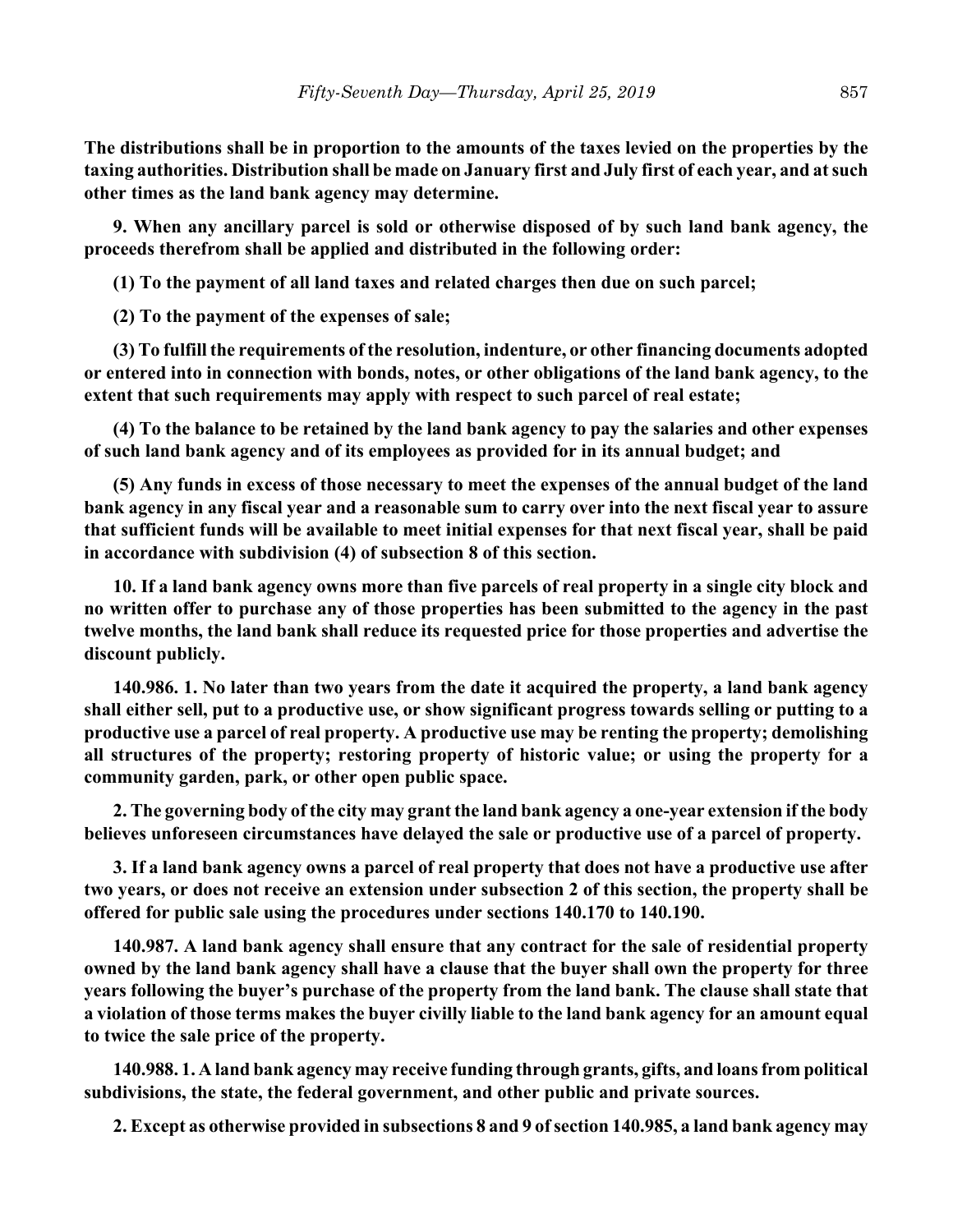**receive and retain payments for services rendered, for rents and leasehold payments received, for consideration for disposition of real and personal property, for proceeds of insurance coverage for losses incurred, for income from investments, and for any other asset and activity lawfully permitted to a land bank agency under the land bank act.**

**3. If a land bank agency sells or otherwise disposes of a parcel of real estate held by it, any land taxes assessed against such parcel for the three tax years following such sale or disposition by such land bank agency that are collected by the county collector in a calendar year and not refunded, less the fees provided under section 52.260 and subsection 4 of this section and less the amounts to be deducted under section 137.720, shall be distributed by the county collector to such land bank agency no later than March first of the following calendar year, provided that land taxes impounded under section 139.031 or otherwise paid under protest shall not be subject to distribution under this subsection. Any amount required to be distributed to a land bank agency under this subsection shall be subject to offset for amounts previously distributed to such land bank agency that were assessed, collected, or distributed in error.**

**4. In addition to any other provisions of law related to collection fees, the county collector shall collect on behalf of the county a fee of four percent of reserve period taxes collected and such fees collected shall be deposited in the county general fund.**

**140.991. 1. There shall be an annual audit of the affairs, accounts, expenses, and financial transactions of a land bank agency by a certified public accountant before April thirtieth of each year, which accountant shall be employed by the land bank agency on or before March first of each year. Certified copies of the audit shall be furnished to the city that established the land bank agency, and the city shall post the audit on its public website. Copies of the audit shall also be available for public inspection at the office of the land bank agency.**

**2. The land bank agency may be performance audited at any time by the state auditor or by the auditor of the city that established the land bank agency. The cost of such audit shall be paid by the land bank agency, and copies shall be made available to the public and posted on the land bank agency's website within thirty days of the completion of the audit.**

**140.997. Except as otherwise provided under state law, the land bank agency meetings shall cause minutes and a record to be kept of all its proceedings. The land bank agency shall be subject to the provisions of chapter 109, chapter 610, and any other applicable provisions of law governing public records and public meetings.**

**140.1000. 1. No employee of a land bank agency shall receive any compensation, emolument, or other profit directly or indirectly from the rental, management, acquisition, sale, demolition, repair, rehabilitation, use, operation, ownership, or disposition of any lands held by such land bank agency other than the salaries, expenses, and emoluments provided for in the land bank act.**

**2. No employee of a land bank agency shall own, directly or indirectly, any legal or equitable interest in or to any lands held by such land bank agency other than the salaries, expenses, and emoluments provided for in sections 140.980 to 140.1015.**

**3. A violation of this section is a felony. Any person found guilty of violating this section shall be sentenced to a term of imprisonment of no less than two years nor more than five years.**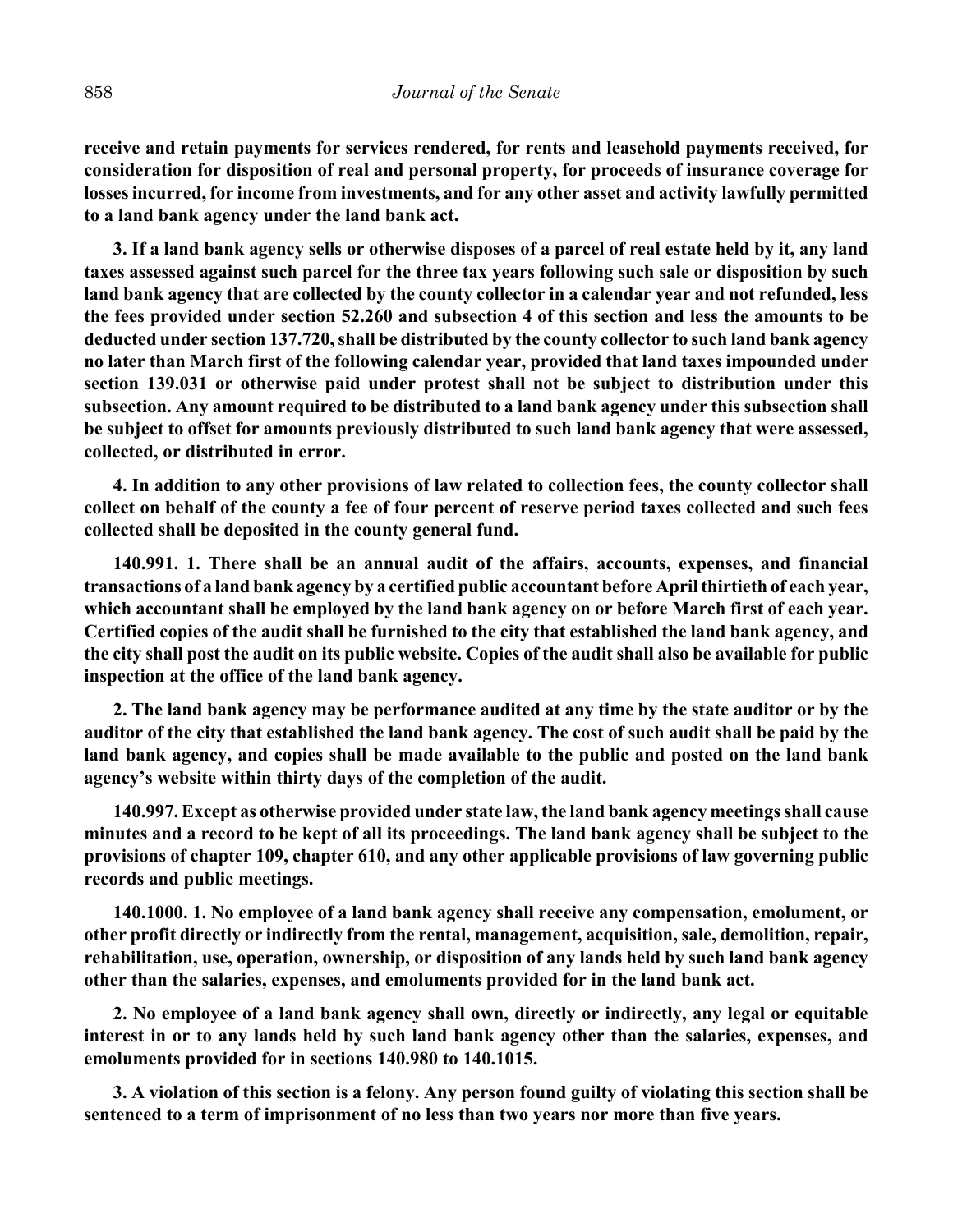**4. The land bank agency may adopt supplemental rules and regulations addressing potential conflicts of interest and ethical guidelines for land bank agency employees, provided that such rules and regulations are not inconsistent with this chapter or any other applicable law.**

**140.1003. Except as otherwise expressly set forth in sections 140.980 to 140.1015, in the exercise of its powers and duties under the land bank act and its powers relating to property held by the land bank agency, the land bank agency shall have complete control of the property as fully and completely as if it were a private property owner.**

**140.1006. 1. If any ancillary parcel is acquired by a land bank agency and is encumbered by a lien or claim for real property taxes owed to a taxing authority, such taxing authority may elect to contribute to the land bank agency all or any portion of such taxes that are distributed to and received by such taxing authority.**

**2. To the extent that a land bank agency receives payments or credits of any kind attributable to liens or claims for real property taxes owed to a taxing authority, the land bank agency shall remit the full amount of the payments to the county collector for distribution to the appropriate taxing authority.**

**140.1009. 1. A land bank agency shall be authorized to file an action to quiet title under section 527.150 as to any real property in which the land bank agency has an interest. For purposes of any and all such actions, the land bank agency shall be deemed to be the holder of sufficient legal and equitable interests, and possessory rights, so as to qualify the land bank agency as an adequate petitioner in such action.**

**2. Prior to the filing of an action to quiet title, the land bank agency shall conduct an examination of title to determine the identity of any and all persons and entities possessing a claim or interest in or to the real property. Service of the petition to quiet title shall be provided to all such interested parties by the following methods:**

**(1) Registered or certified mail to such identity and address as reasonably ascertainable by an inspection of public records;**

**(2) In the case of occupied real property, by first class mail addressed to "Occupant";**

**(3) By posting a copy of the notice on the real property;**

**(4) By publication in a newspaper of general circulation in the city in which the property is located; and**

**(5) Such other methods as the court may order.**

**3. As part of the petition to quiet title, the land bank agency shall file an affidavit identifying all parties potentially having an interest in the real property and the form of notice provided.**

**4. The court shall schedule a hearing on the petition within ninety days following filing of the petition, and, as to all matters upon which an answer was not filed by an interested party, the court shall issue its final judgment within one hundred twenty days of the filing of the petition.**

**5. A land bank agency shall be authorized to join in a single petition to quiet title one or more parcels of real property.**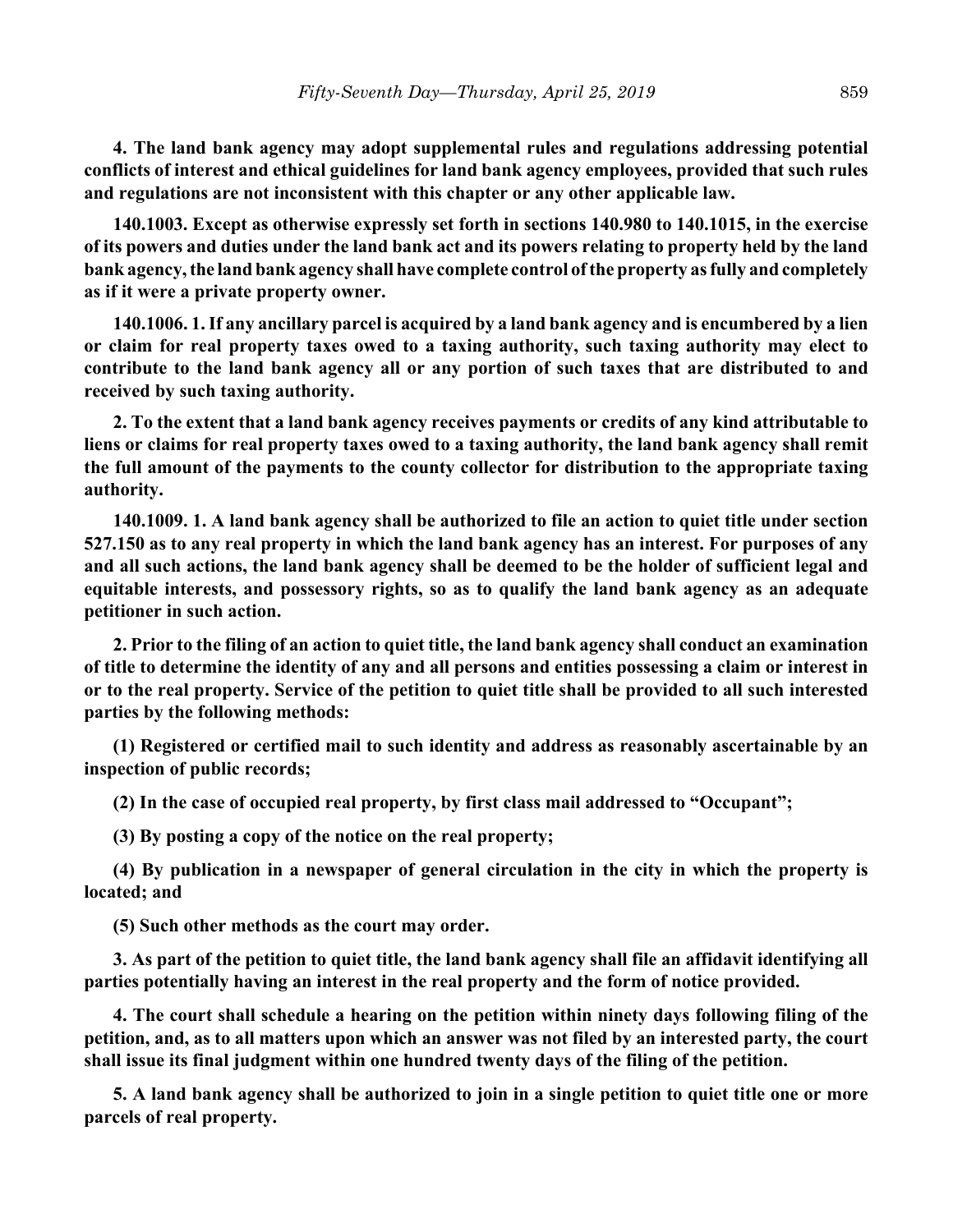**140.1012. 1. A land bank agency may be dissolved as a public body corporate and politic no sooner than sixty calendar days after an ordinance or resolution for such dissolution is passed by the city that established the land bank agency.**

**2. No less than sixty calendar days' advance written notice of consideration of such an ordinance or resolution of dissolution shall be given to the land bank agency, shall be published in a local newspaper of general circulation within such city, and shall be sent certified mail to each trustee of any outstanding bonds of the land bank agency.**

**3. No land bank agency shall be dissolved while there remains any outstanding bonds, notes, or other obligations of the land bank agency unless such bonds, notes, or other obligations are paid or defeased pursuant to the resolution, indenture, or other financing document under which such bonds, notes, or other obligations were issued prior to or simultaneously with such dissolution.**

**4. Upon dissolution of a land bank agency pursuant to this section, all real property, personal property, and other assets of the land bank agency shall be transferred by appropriate written instrument to and shall become the assets of the city that established the land bank agency. Such city shall act expeditiously to return such real property to the tax rolls and shall market and sell such real property using an open, public method that ensures the best possible prices are realized while ensuring such real property is returned to a suitable, productive use for the betterment of the neighborhood in which such real property is located. Any such real property that was acquired by the dissolved land bank agency pursuant to a sale conducted under section 140.190, 140.240, or 140.250 shall be held by the city in trust for the tax bill owners and taxing authorities having an interest in any tax liens which were foreclosed, as their interests may appear in the judgment of foreclosure, and, upon the sale or other disposition of any such property by such city, the proceeds therefrom shall be applied and distributed in the following order:**

**(1) To the payment of the expenses of sale;**

**(2) To the reasonable costs incurred by such city in maintaining and marketing such property; and**

**(3) The balance shall be paid to the respective taxing authorities that, at the time of the distribution, are taxing the real property from which the proceeds are being distributed.**

**140.1015. A land bank agency shall neither possess nor exercise the power of eminent domain. A land bank agency shall not have the power to tax.**

347.048. 1. (1) Any limited liability company that owns and rents or leases real property, or owns unoccupied real property, located within:

(a) Any home rule city with a population of more than four hundred thousand inhabitants which is located in more than one county; **[**or**]**

(b) Any home rule city with more than one hundred sixteen thousand but fewer than one hundred fiftyfive thousand inhabitants; **or**

# **(c) Any home rule city with more than seventy-one thousand but fewer than seventy-nine thousand inhabitants**

shall file with that city's clerk an affidavit listing the name and street address of at least one natural person who has management control and responsibility for the real property owned and leased or rented by the limited liability company, or owned by the limited liability company and unoccupied.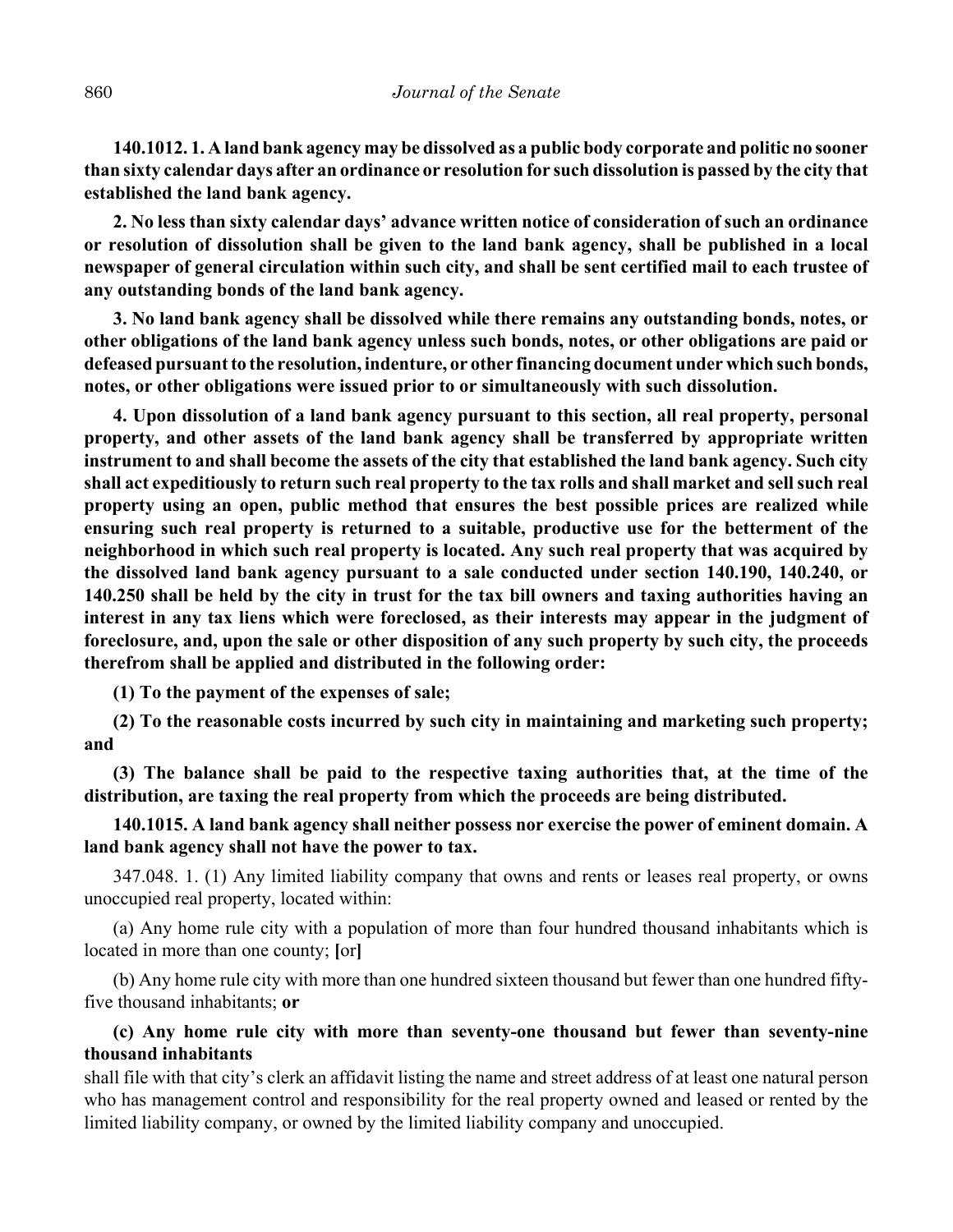(2) Within thirty days following the cessation of management control and responsibility of any natural person named in an affidavit described in this section, the limited liability company shall file a successor affidavit listing the name and street address of a natural person successor.

2. No limited liability company shall be charged a fee for filing an affidavit or successor affidavit required under this section.

3. If a limited liability company required by this section to file an affidavit or a successor affidavit fails or refuses to file such completed affidavit with the appropriate clerk, any person who is adversely affected by the failure or refusal or the home rule city may petition the circuit court in the county where the property is located to direct the execution and filing of such document."; and

Further amend said bill by amending the title, enacting clause, and intersectional references accordingly.

In which the concurrence of the Senate is respectfully requested.

## **RESOLUTIONS**

Senator Schupp offered Senate Resolution No. 732, regarding Albert "Al" Zvibleman, St. Louis, which was adopted.

Senator Schupp offered Senate Resolution No. 733, regarding Class 3 State Wrestling Champion Jake Mann, which was adopted.

# **INTRODUCTIONS OF GUESTS**

On behalf of Senator Crawford and himself, Senator Hoskins introduced to the Senate, Isaiah Dunn, Warrensburg; and Ernest Brauch, Wheatland.

Senator Crawford introduced to the Senate, Sherry Bennett, Buffalo; and Deanna Moore, Bolivar.

Senator Eigel introduced to the Senate, thirty-eight seventh-grade students from Zion Lutheran School, Weldon Spring.

Senator Williams introduced to the Senate, Edward Drew, St. Louis.

Senator Burlison introduced to the Senate, the Physician of the Day, Dr. Louis DelCampo, Springfield.

On motion of Senator Rowden, the Senate adjourned until 4:00 p.m., Monday, April, 29, 2019.

# SENATE CALENDAR

# FIFTY-EIGHTH DAY–MONDAY, APRIL 29, 2019

# FORMAL CALENDAR

# HOUSE BILLS ON SECOND READING

HB 637-Shawan HCB 1-Roden HCB 5-Ruth

HCB 10-Shaul HCB 7-Roeber HCS for HB 919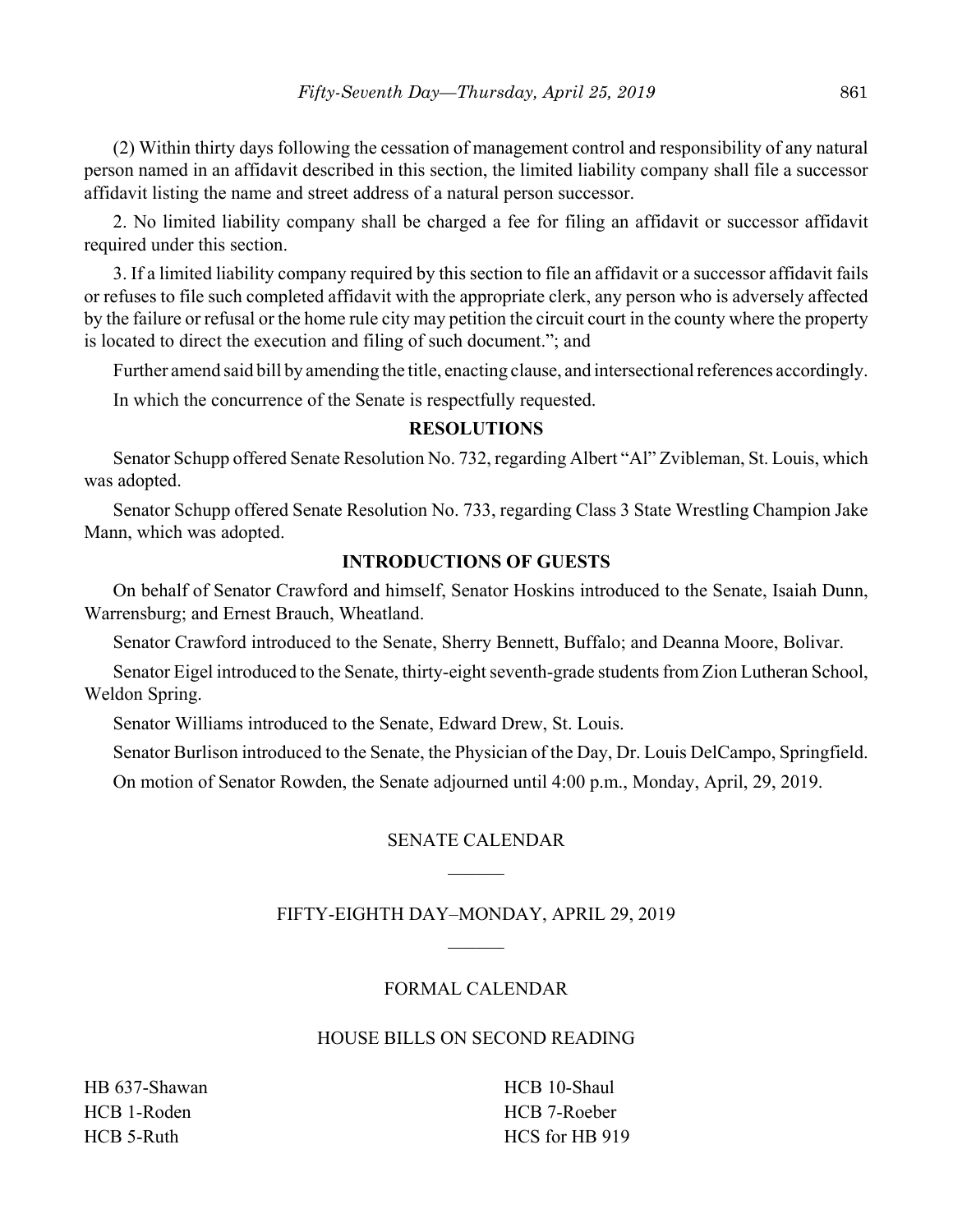HCS for HB 1099 HB 1237-Fitzwater HCS for HB 326

HB 337-Swan HB 685-Kelly (141) HCS for HB 1083

## THIRD READING OF SENATE BILLS

SCS for SB 465-Burlison (In Fiscal Oversight) SS for SCS for SBs 70 & 128-Hough (In Fiscal Oversight)

SS#3 for SCS for SB 29-Hegeman (In Fiscal Oversight)

#### SENATE BILLS FOR PERFECTION

- 1. SB 430-Libla
- 2. SB 186-Hegeman
- 3. SB 302-Wallingford
- 4. SB 347-Burlison
- 5. SB 439-Brown
- 6. SB 303-Riddle, with SCS
- 7. SB 376-Riddle
- 8. SB 82-Cunningham, with SCS
- 9. SB 161-Cunningham
- 10. SB 144-Burlison, with SCS
- 11. SJR 20-Koenig, with SCS
- 12. SB 208-Wallingford
- 13. SB 189-Crawford, with SCS
- 14. SB 385-Bernskoetter 15. SB 409-Wieland, et al 16. SB 437-Hoskins 17. SB 286-Hough 18. SB 325-Crawford, with SCS 19. SBs 8 & 74-Emery, with SCS 20. SB 386-O'Laughlin, with SCS 21. SB 272-Emery, with SCS 22. SB 265-Luetkemeyer, with SCS 23. SB 135-Sifton, with SCS 24. SB 342-Curls and Nasheed
- 25. SB 424-Luetkemeyer

#### HOUSE BILLS ON THIRD READING

- 1. HCS for HB 225, with SCS (Romine)
- 2. HCS for HB 255 (Cierpiot)
- 3. HCS for HB 469 (Wallingford)
- 4. HCS for HB 677 (Cierpiot)
- 5. HB 260-Taylor, with SCS (Bernskoetter)
- 6. HCS for HB 547, with SCS (Bernskoetter)
- 7. HCS for HB 169, with SCS (Romine)
- 8. HB 219-Wood (Sater)
- 9. HB 831-Sharpe (Brown)
- 10. HCS for HB 694 (Riddle)
- 11. HCS#2 for HB 499 (Schatz)
- 12. HCS for HB 192, with SCS (Emery)
- 13. HB 485-Dogan, with SCS (Emery) (In Fiscal Oversight)
- 14. HCS for HB 564, with SCS (Koenig)
- 15. HCS for HB 678, with SCS (Williams)
- 16. HCS for HB 399, with SCS (Hoskins)
- 17. HB 126-Schroer, with SCS (Koenig)
- 18. HB 138-Kidd (Wallingford)
- 19. HB 332-Lynch, with SCS (Wallingford)
- 20. HCS for HBs 243 & 544, with SCS (Arthur)
- 21. HCS for HB 220, with SCS (O'Laughlin)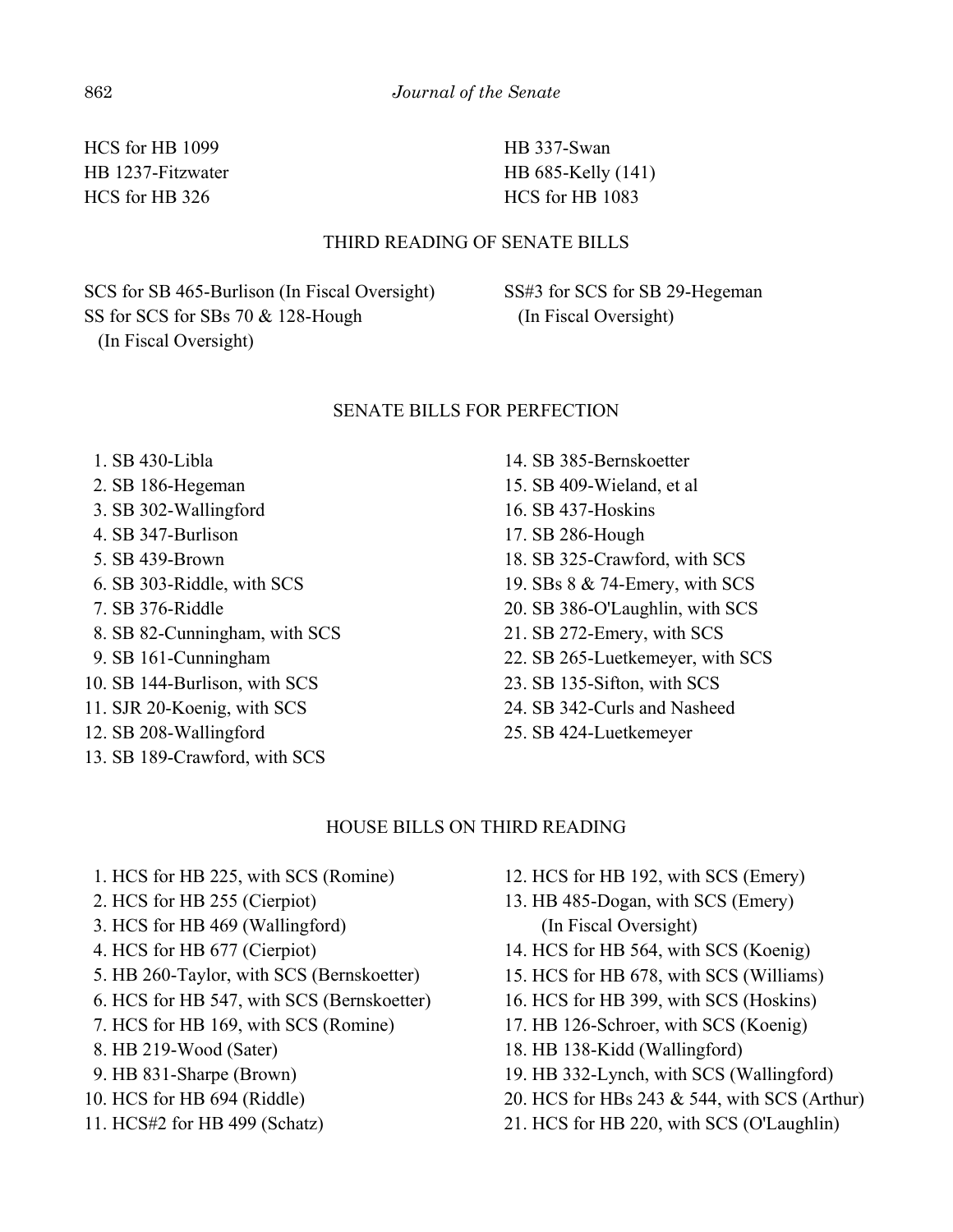- 22. HB 821-Solon (Luetkemeyer) 23. HB 565-Morse, with SCS (Wallingford) 24. HCS for HB 447, with SCS (Riddle) 25. HB 113-Smith, with SCS (Emery) (In Fiscal Oversight) 26. HCS for HB 604, with SCS (Hoskins) 27. HB 214-Trent (Hough) 28. HCS for HB 1088 (Hoskins) 29. HB 355-Plocher, with SCS (Wallingford) 30. HCS for HB 160, with SCS (White)
- 31. HB 584-Knight, with SCS (Wallingford)
- 32. HB 599-Bondon, with SCS (Cunningham)
- 33. HB 1029-Bondon
- 34. HB 257-Stephens (Sater)
- 35. HB 563-Wiemann (Wallingford)
- 36. HCS for HB 266, with SCS (Hoskins)
- 37. HCS for HB 959, with SCS (Cierpiot)
- 38. HCS for HB 333, with SCS (Crawford)
- 39. HB 461-Pfautsch (Brown)
- 40. HCS for HB 824 (Hoskins)
- 41. HB 587-Rone (Crawford)
- 42. HCS for HB 346 (Wallingford)

## INFORMAL CALENDAR

#### SENATE BILLS FOR PERFECTION

SB 3-Curls SB 4-Sater SB 5-Sater, et al, with SCS SB 10-Cunningham, with SCS & SA 1 (pending) SB 14-Wallingford SB 16-Romine, with SCS, SS for SCS, SA 3 & point of order (pending) SB 19-Libla, with SA 1 (pending) SB 31-Wieland SB 39-Onder SB 44-Hoskins, with SCS & SS#3 for SCS (pending) SBs 46 & 50-Koenig, with SCS, SS for SCS & SA 6 (pending) SB 49-Rowden, with SCS SB 52-Eigel, with SCS SB 56-Cierpiot, with SCS, SS for SCS & SA 1 (pending) SB 57-Cierpiot SB 62-Burlison, with SCS SB 65-White, with SS (pending) SB 69-Hough SB 76-Sater, with SCS (pending) SB 78-Sater

SB 97-Hegeman, with SCS SB 100-Riddle, with SS (pending) SB 118-Cierpiot, with SCS SB 132-Emery, with SCS SB 141-Koenig SB 150-Koenig, with SCS SBs 153 & 117-Sifton, with SCS SB 154-Luetkemeyer, with SS & SA 2 (pending) SB 155-Luetkemeyer SB 160-Koenig, with SCS, SS for SCS & SA2 (pending) SB 168-Wallingford, with SCS SB 201-Romine SB 205-Arthur, with SCS SB 211-Wallingford SB 222-Hough SB 224-Luetkemeyer, with SS#2 (pending) SB 225-Curls SB 234-White SB 252-Wieland, with SCS SB 259-Romine, with SS & SA 3 (pending) SB 276-Rowden, with SCS SB 278-Wallingford, with SCS SBs 279, 139 & 345-Onder and Emery, with SCS